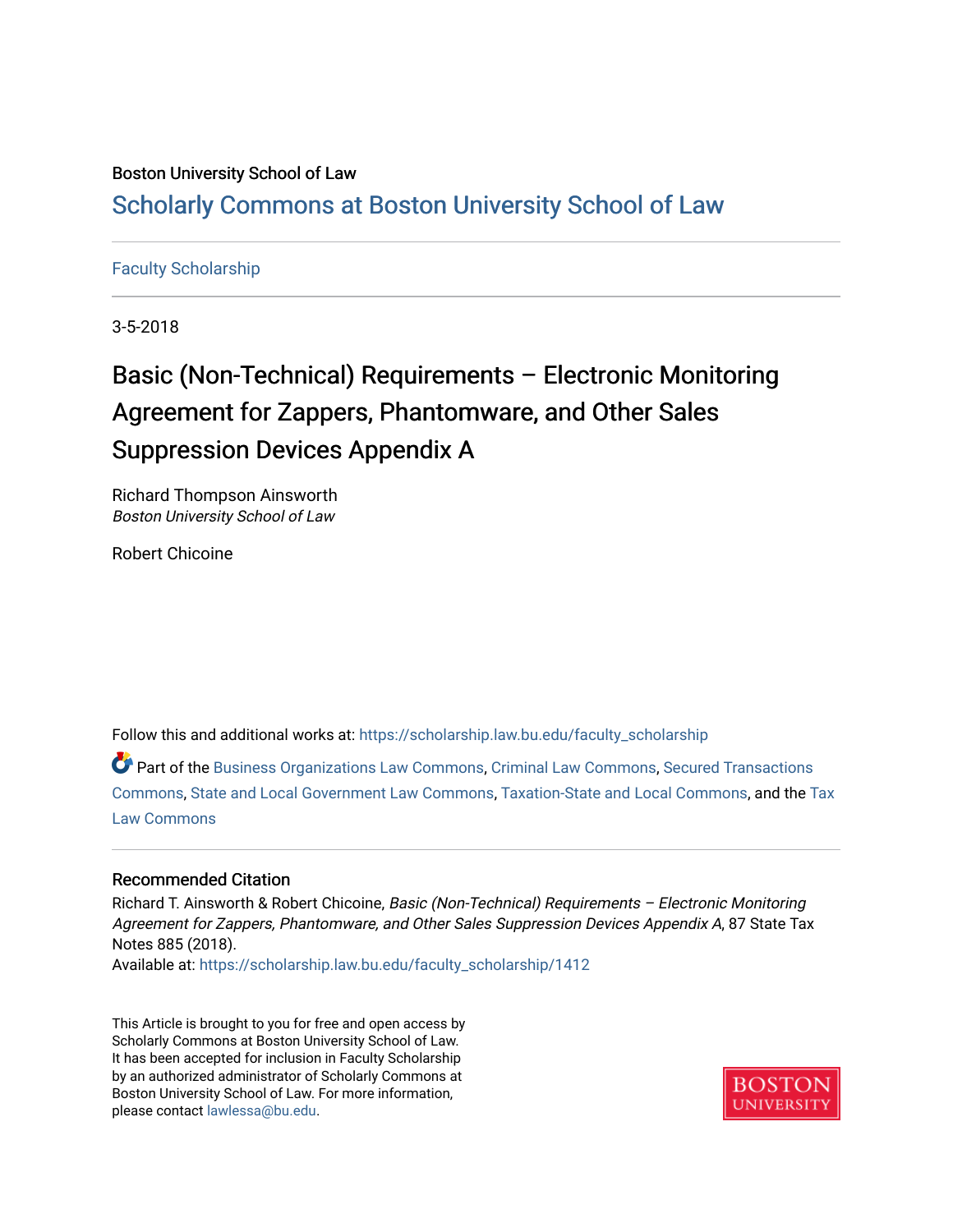

# **BASIC (NON-TECHNICAL) REQUIREMENTS – ELECTRONIC MONITORING AGREEMENT FOR ZAPPERS, PHANTOMWARE, AND OTHER SALES SUPPRESSION DEVICES APPENDIX A**

Boston University School of Law Law & Economics Series Paper No. 18-14

July 2018

Richard T. Ainsworth Boston University School of Law

Robert J. Chicoine

Electronic copy available at: https://ssrn.com/abstract=3212003 Electronic copy available at: https://ssrn.com/abstract=3212003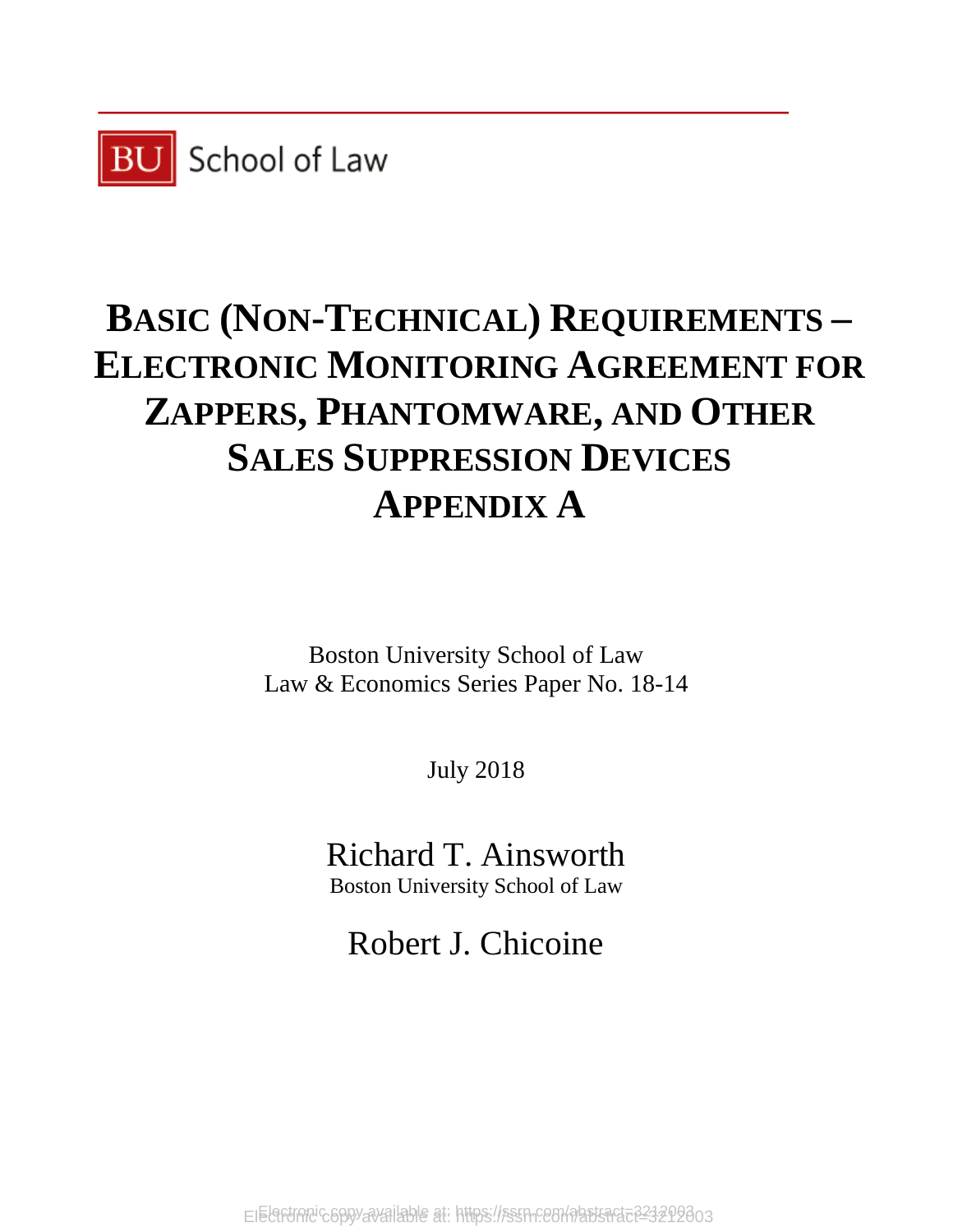#### BASIC (NON-TECHNICAL) REQUIREMENTS - ELECTRONIC MONITORING AGREEMENT FOR ZAPPERS, PHANTOMWARE, AND OTHER SALES SUPPRESSION DEVICES APPENDIX A

#### Richard T. Ainsworth Robert J Chicoine

The *State of Washington v. Wong*, Wash. Super. Ct., No. 16-1-00179-0 is the State of Washington's first judicially resolved case involving an automated sales suppression device. Months of negotiations led to a plea agreement and the State's first electronic sales monitoring agreement (August 30, 2017). The taxpayer violated RCW 82.32.290 (4)(a) by knowingly possessing, and knowingly using a Zapper to suppress sales.<sup>[1](#page-2-0)</sup>

The penalties in this case were severe. Not only were all taxes, penalties, and interest lawfully due required to be paid, but as a Class C felony incarceration of up to 5 years, a \$10,000 fine, or both were possible.<sup>[2](#page-2-1)</sup> An even a more severe penalty for the taxpayer involved prohibited her from participating in any business unless she:

… entere[d] into a written agreement with the department for the electronic monitoring of the business's sales, by a method acceptable to the department, for five years at the business's expense.<sup>[3](#page-2-2)</sup>

The State of Washington enacted Senate Bill 5715 in 2013, codified at RCW 82.32.290, to prohibit electronic sales suppression (ESS). As of August, 2017, no regulations had been issued, and no guidance had been published on any enforcement aspect of the law. Much of the time and effort expended on both sides of the *Wong* case can be attributed to this ambiguity. Abstract issues which could inspire policy debates in another forum immediately became concrete concerns of a specific client operating a specific business. This context substantially slowed the process.

The Electronic Monitoring Agreement in this case is comprised of two parts – the basic agreement (Appendix A), and the technology requirements (Exhibit 1). This paper concerns Appendix A. Exhibit 1 was considered in an earlier article.<sup>[4](#page-2-3)</sup> This paper examines the provisions of the agreement, sets out the arguments and analysis of both sides, and offers suggestions that might be useful to others engaged in similar negotiations of this kind.

<span id="page-2-0"></span> $<sup>1</sup>$  A Zapper places sales suppression programming on a removable CD or memory stick. Phantomware is similar</sup> suppression programming which is also prohibited by the Washington statute, but it is installed within the ECR/POS system, and is not readily removable from them. Zappers and Phantomware perform the same sales suppression functions in much the same manner.

<span id="page-2-1"></span><sup>2</sup> RCW 9a.20.021.

<span id="page-2-2"></span> $3$  RCW 82.32.290(4)(b)(iii)

<span id="page-2-3"></span><sup>4</sup> For a discussion of the technology requirements (Exhibit 1) *see*: Richard T. Ainsworth & Robert J. Chicoine, *The Technology Requirements of the First Electronic Monitoring Agreement in U.S. for Zappers*, 86 STATE TAX NOTES 239 (October 16, 2017).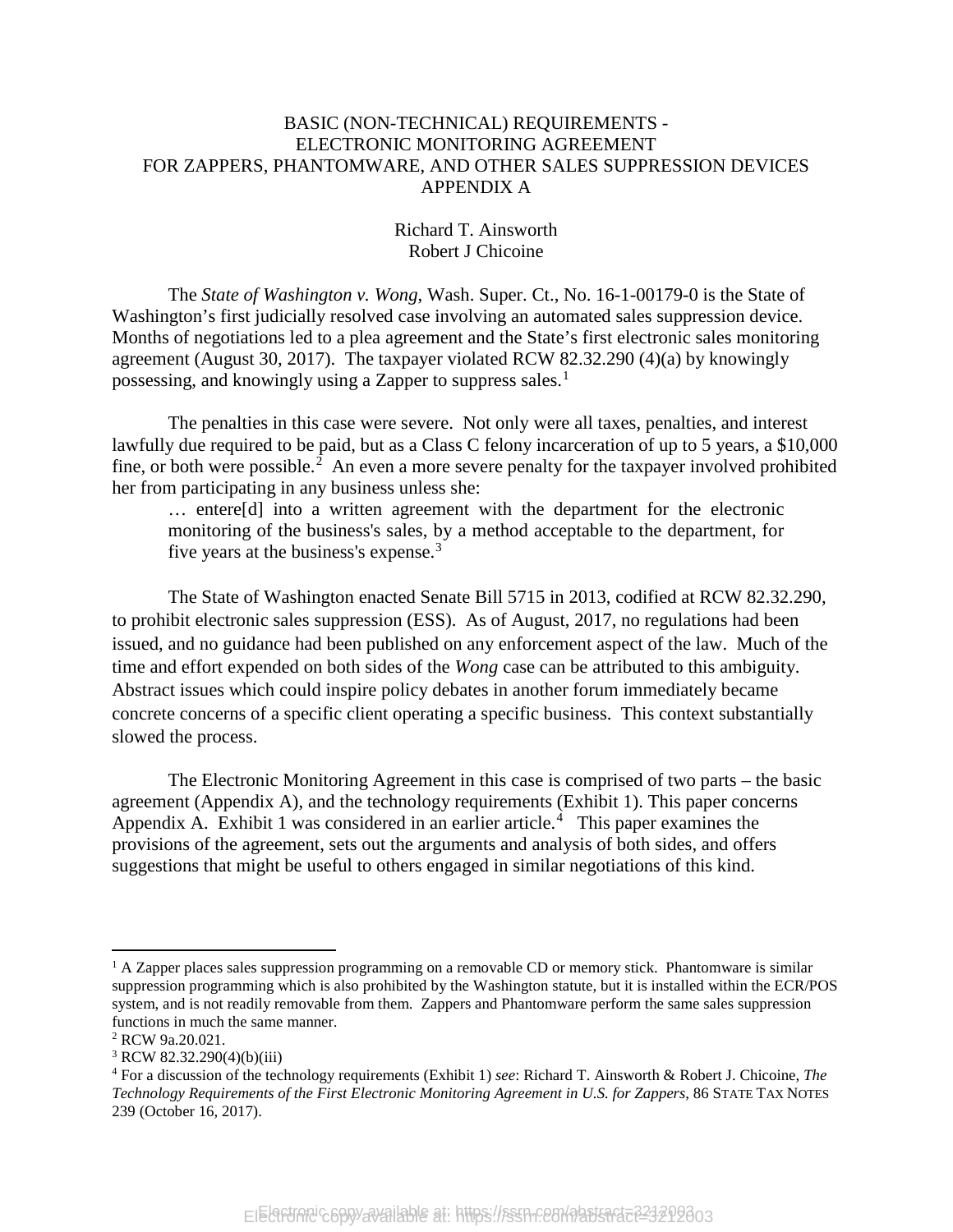As of the drafting of this paper, no other Electronic Monitoring Agreement (EMA) has been achieved by the DOR with any other taxpayer. In addition, there does not appear to be another EMA on the horizon. [5](#page-3-0) The DOR has concluded audits, and has made sizeable adjustments with at least eight other taxpayers who violated the same statute, while in possession of and using the same suppression device (the Profitek Zapper), which was purchased from the same salesman as in the *Wong* case.<sup>[6](#page-3-1)</sup> There is no EMA in any of these cases. It is not entirely clear why this is the case.

It is possible that the absence of other EMAs is a strategic decision. Those EMAs, which are required by statute just as surely as the EMA in the *Wong* case, may have been held in abeyance pending resolution of the *Wong* case and further negotiations between the DOR and these taxpayers. It is also possible that the State granted immunity to these taxpayers in exchange for assistance with either State or Federal investigations into other Zapper-users, the salesman (John Yin), or the manufacturer (InfoSpec/Profitek). The salesman and the manufacturer are both deemed liable for all losses attributable to the Profitek Zapper throughout the State of Washington. $7$ 

#### *Strategic Objectives of the Defense*

The defense hoped to accomplish nine objectives through the negotiation of the Basic Monitoring Agreement:

- (1) *Approval of a specific electronic monitoring system in advance*. Although the statute requires the Taxpayer to identify and pay for an electronic monitoring system that is "acceptable to the department" there is absolutely no regulatory guidance on what is "acceptable to the department" either is specific terms, or in general principles. This differs from all other jurisdictions adopting monitoring solutions. Each of those jurisdictions post a list of acceptable solutions on the tax authority's web page.
- (2) *Limitations on discretionary enforcement by the DOR*. In initial conversations with the DOR the government's position, which was largely derivative of the statutory "acceptable to the department" language, was that the DOR would determine compliance with the electronic monitoring provisions of the statute in its sole discretion. The defense sought to place this enforcement effort within the normal course of DOR activities so that it would be subject to administrative and judicial review.
- (3) *Limitations of the allegation of material breach*. Initial conversations with the DOR suggested that a determination of breach of the electronic monitoring agreement, which could bring with it a near immediate closure of the Taxpayer's business, was also a

<span id="page-3-0"></span> <sup>5</sup> Personal communication Washington Attorney General's Office

<span id="page-3-2"></span><span id="page-3-1"></span><sup>&</sup>lt;sup>6</sup> The US Attorney provided this information in its case against the Profitek Zapper salesman, John Yin. As of February 2, 2017, Profitek Zapper cases #1, #2, #3, and #5 were assessed ("State Tax Due"): \$73,324.00, \$132,000.00, \$80,000.00, and \$149,811.00. The corresponding payments were ("State Tax Paid"): \$74,045.15; \$511,832.00; \$55,304.79 and \$105,647.39. The attachment records four more Profitek Zapper cases: #4, #6, #7 and #8 with assessments of: \$125,000.00; \$87,997.00; \$38,467.00; and \$394,835.00 respectively. *USA v. John Yin*, Government's Opposition to Defense Motion to Continue Sentencing for a Second Time, Attachment 2, Docket No. 2:16-cr-00314-RAJ (W.D. WA) April 11, 2017. Attachment 1 to the same memorandum of opposition lists nine cases, making it clear that the *State of Washington v. Wong* is in-addition to the eight listed in Attachment 2. <sup>7</sup> RCW 82.32.290(4)(a). ("It is unlawful for any person to knowingly sell, ... manufacture, ... any automated sales suppression device or phantom-ware.")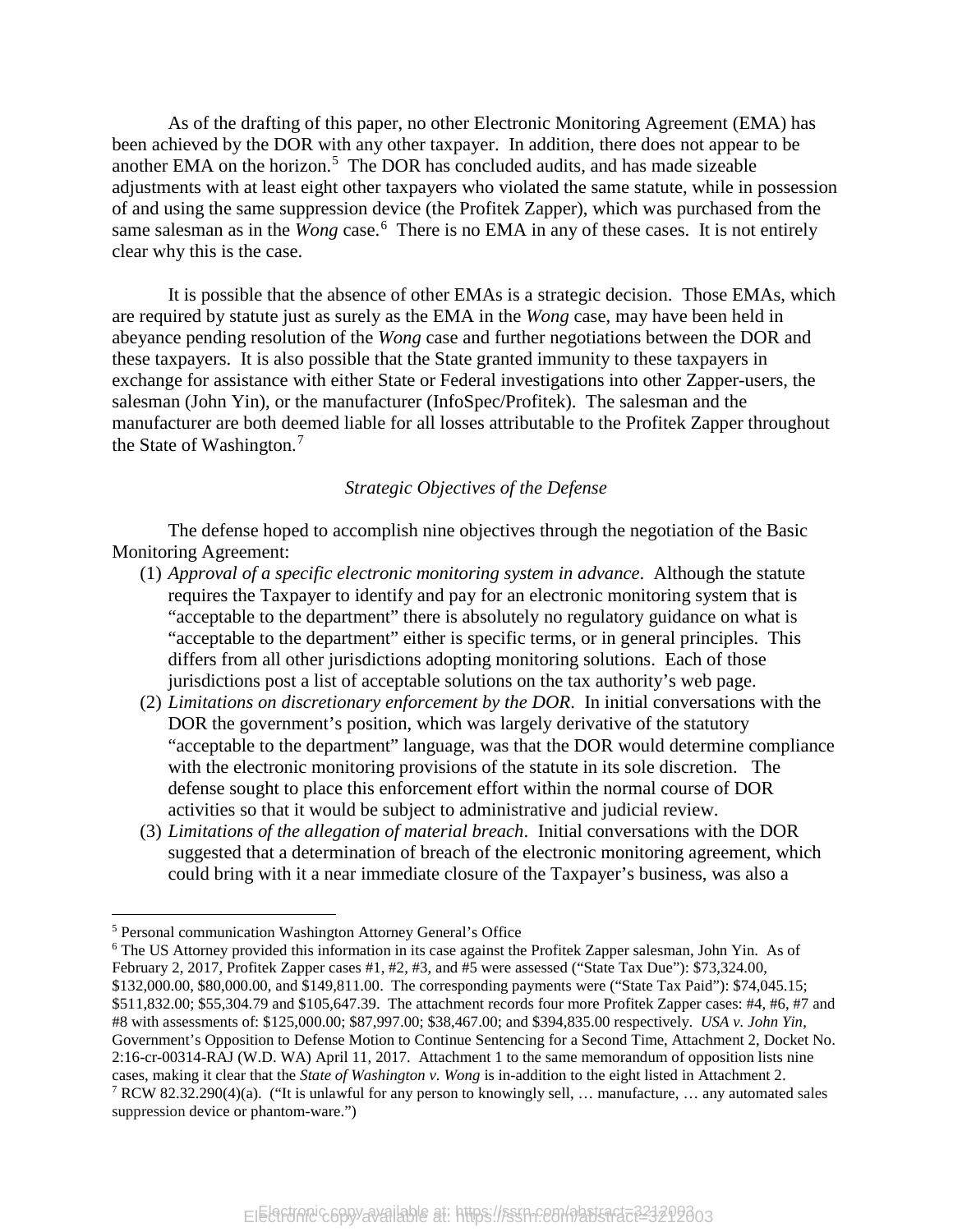discretionary DOR judgement. The defense sought to place an allegation of breach within the context of a normal enforcement paradigm. This would include notice of alleged breach, engaging in a dialogue with the Taxpayer about the alleged breach, an opportunity to cure the breach, and a reasonable accommodation for working with technology Vendors who in most instances would have a better idea of where problems were and how they could be resolved than would the restaurant operator herself.

- (4) *Rights of cure*. Initial conversations with the DOR did not convince the defense team that the DOR was considering that the Taxpayer was entitled to cure technological flaws, or operational defects that may arise during the five-year term of the monitoring agreement without violating it, much less deal with the consequences of a security provider going out of business. It was important to the defense team to have the DOR recognize that the Taxpayer would have rights to cure problems as they arose, and set out those pathways in the agreement.
- (5) *Adjudication procedures in cases of alleged breach.* It was not clear to the defense team how allegations of breach would be adjudicated, and whether or not there would be a stay on enforcement actions pending the adjudication. This concern was a function of the DOR's claim that it had full discretion to determine a breach.
- (6) *Limitations on future modifications as technology changes.* The defense team was concerned that a five-year technology dependent agreement was likely to run into issues with advances in technology that could not be anticipated. While the Taxpayer was willing to modernize the electronic monitoring system as technology advanced, it did not want to be forced to do so under threat of violating the agreement. Some upgrades may involve significant financial commitments, or involve major business disruptions. The defense team wanted to secure a commitment that the system installed and certified on day one would satisfy monitoring requirements for the full five-year term.
- (7) *Simplicity of enforcement without unnecessary business disrupting intrusions*. The defense team wanted to encourage commitment to a plan and process of enforcement that would maximize remote technology oversight and minimize disruptive on-site visits from the audit division during peak business hours.
- (8) *Specifying as much as possible the obligations and commitments of government actors and third-party vendors*. The defense team was concerned that the Basic Monitoring Agreement might become a one-sided document specifying the commitments by the Taxpayer that would make Basic Monitoring Agreement a workable mechanism to appropriately record and collect sales data and tax collections. To the defense team a workable agreement would specify as much as possible the commitments and obligations of all three parties (Taxpayer, DOR and third-party Vendors). One of the difficulties the Taxpayer had encountered with the DOR was its resistance to directly engage with the third-party technology Vendors who were providing the technology solutions, and preferred to deal with the Taxpayer. The defense felt that this approach would make most discussions difficult triangular conversations, particularly where almost all providers of solutions with deep experience in this marketplace are foreign.
- (9) *Protections from closure of the business.* The overall thrust of the defense team's negotiation was to assure the Taxpayer that if the agreement was adhered to that there were protections against unfair business closure. The damage to an established business can be significant and difficult to repair if a business is closed unexpectedly. Our concern was that a "process" would be installed through the agreement that would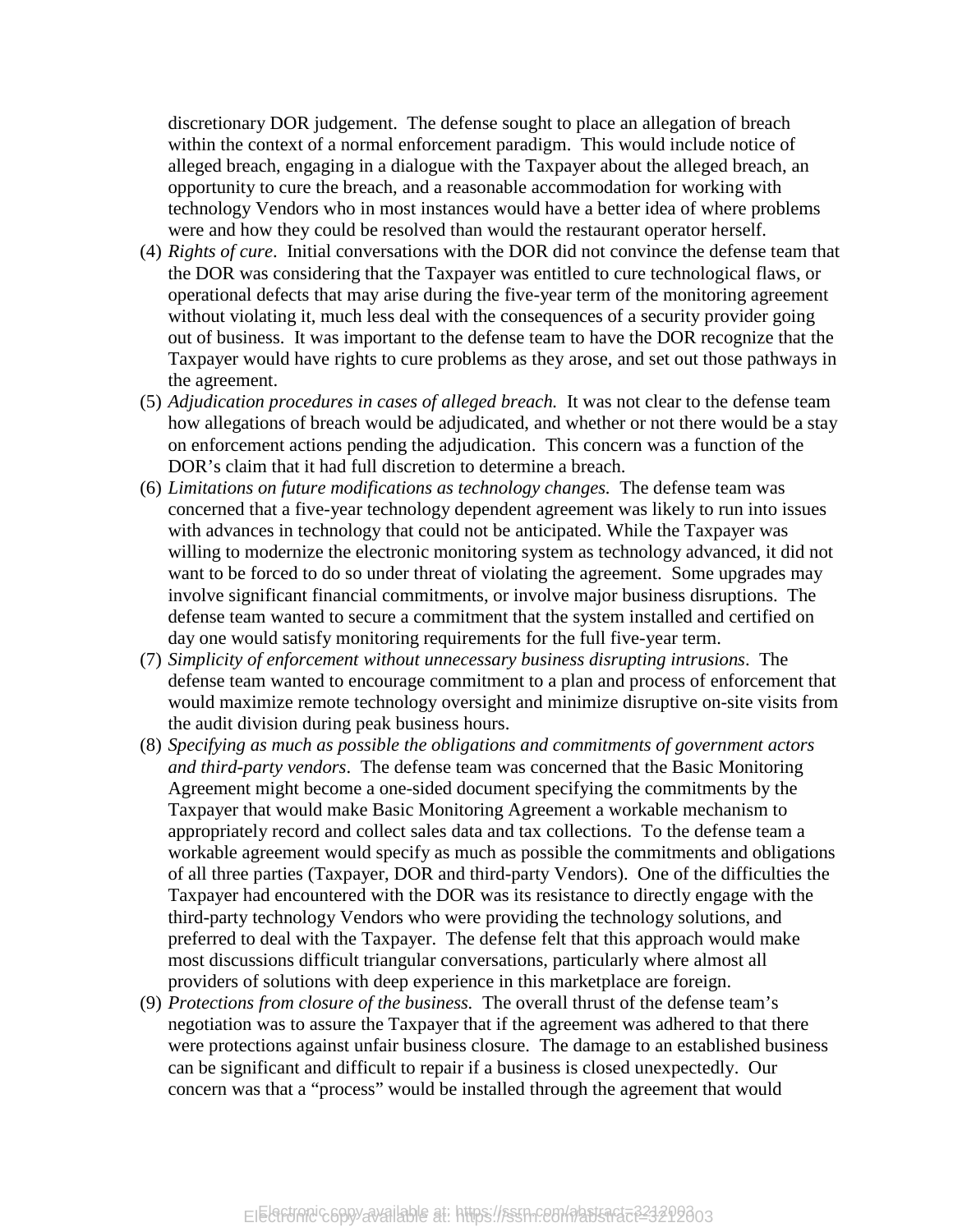provide mechanisms to fairly answer and respond to any concerns that the DOR would have about the monitoring system throughout the five-year term of the agreement without ever closing the business.

#### *The Basic Monitoring Agreement (redacted)*

The Basic Monitoring Agreement of Appendix A (set out below) has been converted into a universal form that can be referred to and used as a guide by others engaged in a similar negotiation. The names of the taxpayer, the third-party security provider, the POS/ECR manufacturer, and the government revenue authority have been replaced with blanks and letters. The following notations appear, rather than real names:

- Taxpayer  $=$  the name of the individual or business involved;
- $X =$  the name and model number of the POS system involved;
- $Y =$  the manufacturer of the POS system;
- $Z =$  the name of the third-party security system to be installed in X with the permission of Y;
- State DOR  $=$  the name of the government revenue authority involved; and

Citation to Statute = the applicable statutory provision granting authority to the State DOR to audit the business records and other matters.

#### BASIC ELECTRONIC MONITORING AGREEMENT

This Electronic Monitoring Agreement (the "Agreement") is made and entered into by, between and among the \_\_\_\_\_\_\_\_\_\_\_(State) DOR\_\_\_\_\_\_\_\_\_ and  $(Taxpayer)$ , pursuant to  $(Stature)$ 

#### **1. INTRODUCTION**

A. Under \_\_\_\_\_(Statute) \_\_\_\_\_\_ (the "Statute"), it is unlawful for any person who has been convicted of violating \_\_\_\_\_\_(Statute) \_\_\_\_\_\_ to engage in business, or participate in any business as an owner, officer, director, partner, trustee, member, or manager of the business, unless:

(i) All taxes, penalties, and interest lawfully due are paid;

(ii) The person pays in full all penalties and fines imposed on the person for violating this section; and

(iii) The person, if the person is engaging in business subject to tax under this title, or the business in which the person participates, enters into a written agreement with the department for the electronic monitoring of the business's sales, by a method acceptable to the department, for five years at the business's expense.

B. For the purpose of meeting their requirements under \_\_\_\_\_\_(Statute)\_\_\_\_\_\_ and this Agreement, Taxpayers, have purchased a satisfactory electronic Point of Sales software system and a POS electronic monitoring solution, (jointly referred to as the "Monitoring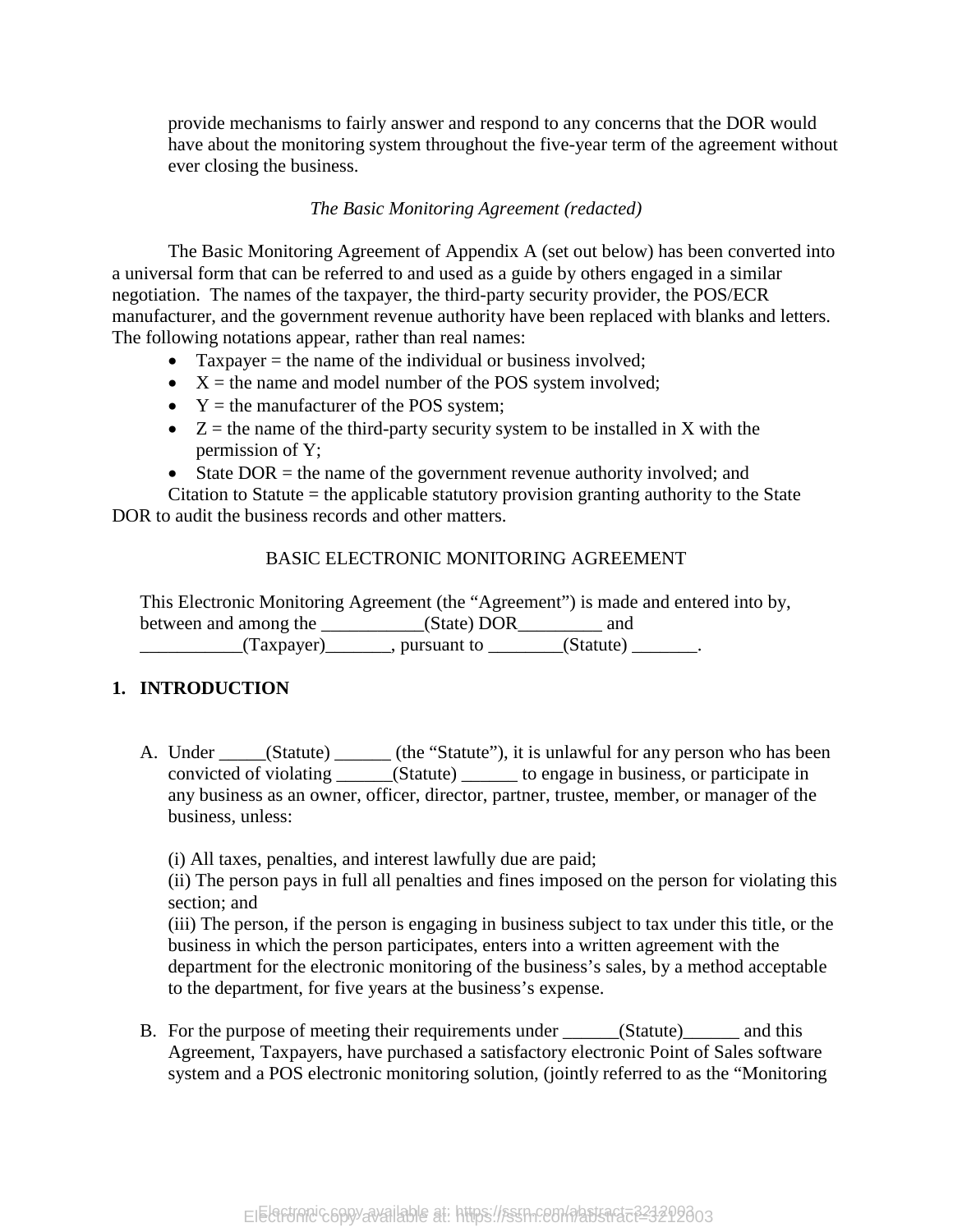Software") from the Vendor who will install, update and service the Monitoring Software.

#### **2. PURPOSE**

The purpose of this Agreement is to provide for electronic monitoring of Taxpayers' sales for a five-year period, in accordance with \_\_\_\_\_\_(Statute) \_\_\_\_\_\_\_.

#### **3. DEFINITIONS**

- A. "Business" includes \_\_\_\_\_\_\_\_\_(Specify taxpayer) \_\_\_\_\_\_\_\_\_\_\_\_..
- B. "Electronic Monitoring" means use of the Monitoring Software, use of the minimum hardware necessary to implement the Monitoring Software, and transmission of data for retention to a Department-approved storage unit, such as a cloud storage server, in accordance with the specifications identified in Ex. 1, which is incorporated as part of this Agreement.
- C. "Sales Information" means information about every sales transaction recorded by Vendor, as of the date of installation at the Taxpayers place of business, as specifically described in Exhibit 1.
- D. "Material Breach" is a failure of a party to cure an obligation that is so important and essential to the Agreement that nonperformance substantially defeats the purpose of the Agreement.
- E. "Vendor" means the entity with which Taxpayers contract to record and transmit the sales information to the Department as required under this Agreement, as described in Exhibit 1.

#### **4. DURATION**

This Agreement is effective as of the date of final signature by all parties. The Agreement shall continue for five years from the date Electronic Monitoring is installed and operational, unless otherwise terminated as provided in this Agreement, or by the mutual consent of the parties. Taxpayers shall provide the Department with written notice at least 48-hours prior to the date on which Electronic Monitoring will begin. The Department will promptly confirm its receipt of notice. Taxpayer will instruct the Vendor to proceed upon execution of the Agreement, and will exercise its best efforts to have the Electronic Monitoring System installed and operational within 90 days of the effective date of the Agreement.

#### **5. TAXPAYERS' OBLIGATIONS**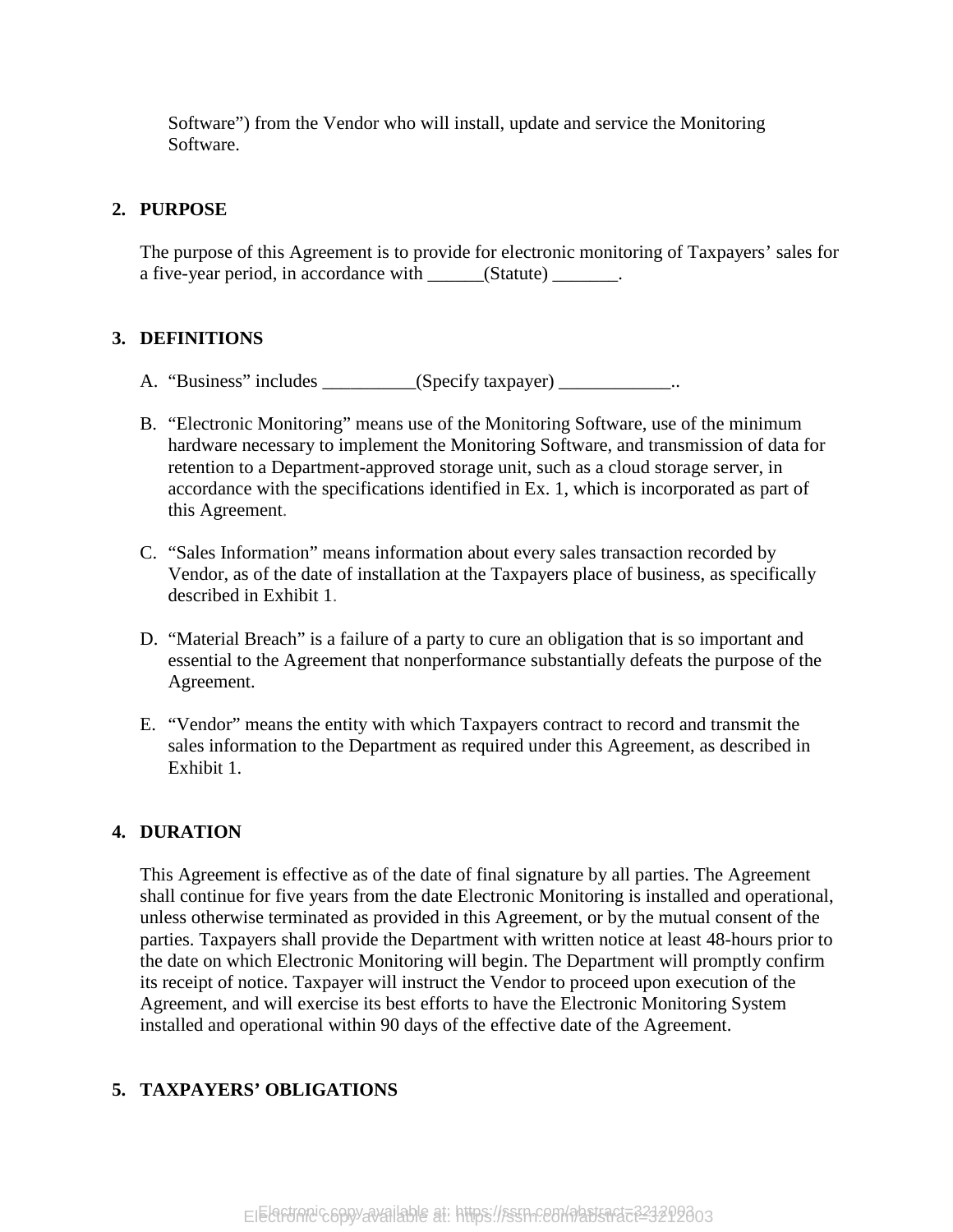#### A. Taxpayers shall:

- 1. Purchase the Monitoring Software and the minimum technological hardware necessary to implement the Monitoring Software at Taxpayers' place of business(es).
- 2. Take all action reasonably necessary to allow the Vendor to install, test and maintain the Electronic Monitoring system, in accordance with this Agreement and the specifications of Ex. 1.
- 3. Cause key employees to participate in training as to the use and operation of Electronic Monitoring System.
- 4. Take reasonable steps to prevent manipulation or tampering with the Electronic Monitoring system by third parties, including employees.
- 5. Authorize the Vendor to transmit reports and supporting data to the Department as described in Ex 1.
- 6. Authorize the Department to communicate with the Vendor regarding the reports, data, and information described in Exhibit 1.
- 7. Retain the Sales Information in accordance with \_\_\_\_\_(Statute) \_\_\_\_\_\_.
- B. Taxpayers have sufficiently identified the hardware and software it intends to use as an Electronic Monitoring system for the five-year monitoring period and provided the Department with sufficient detail demonstrating how the how the Electronic Monitoring satisfies the Statute. The Department approves the use of Electronic Monitoring and the collection of data described in Exhibit 1 as an acceptable method of monitoring in accordance with the Statute.

#### **6. DEPARTMENT OBLIGATIONS**

- A. The Department shall:
	- 1. Within 30 days of installation, perform all tests and inspections necessary to provide written confirmation to Taxpayers and to the Vendor that the Electronic Monitoring Software as installed meets or exceeds the requirements of the Department. If the Vendor that installed the Electronic Monitoring system that is the subject of this Agreement needs to be replaced, the Taxpayers will identify a replacement system, and the Department will perform appropriate tests and inspections on the replacement Monitoring Software.
	- 2. If Taxpayer or the Vendor notifies the Department that software or hardware modifications are necessary, the Department will test and inspect the Electronic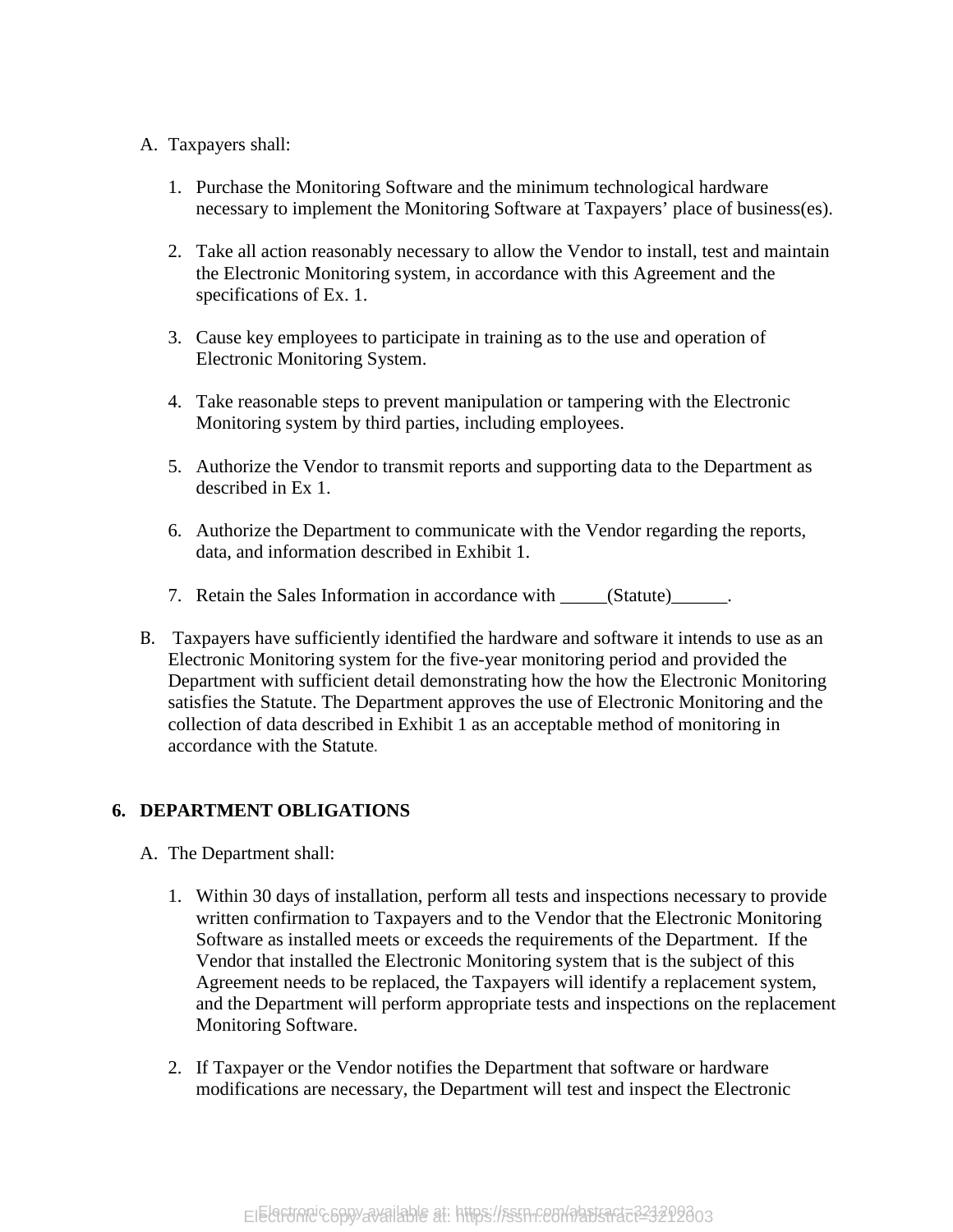Monitoring modifications within 30 days. If the Department does not conduct the testing and inspection within 30 days of receipt of notice, the modifications will be deemed in compliance with the Agreement until the Department performs the testing and inspection.

- 3. Take reasonable steps to ensure key employees understand the use and operation of Electronic Monitoring System.
- 4. Take reasonable steps to protect data transmission from corruption as a result of malware and other security threats.

#### **7. ACCESS TO SALES INFORMATION AND BUSINESS RECORDS**

- A. Taxpayers shall provide the Department with access to the sales information, as set forth in Exhibit 1, so that the Department may monitor, evaluate, and verify that Taxpayers are complying with this Agreement. Inspections may take place at the Department's discretion so long as they do not disrupt Taxpayers' normal business operations. Nothing in this agreement limits the Department's right to examine records in accordance with  $(Statute)$  .
- B. Taxpayers shall be on a monthly electronic filing status for all taxes and shall remit all payments electronically to the Department.

#### **8. MODIFICATIONS TO ELECTRONIC MONITORING**

- A. Taxpayers shall not replace or make any material changes to the Electronic Monitoring Software or hardware without prior written approval from the Department, which approval may not be unreasonably withheld. Material modifications are new features, which may be developed using latest development technology (.net, Java, etc.), and may require adaptation and training by the end user. They will potentially affect normal operations of the business and are expected to occur once every two or three years.
- B. Taxpayers may implement routine software updates to the Monitoring Software without Department approval. Routine updates include actions such as hot fixes, bug fixes, and minor changes to customized features specific to the business. They do not affect normal operations of the business and are expected to occur periodically throughout the monitoring period.
- C. Taxpayers shall provide written notice to the Department of all outages, including power loss and system malfunctions, on the first business day following Taxpayers' discovery of the power loss or system malfunctions. Such notice shall include: the date and time of power loss or system malfunction, and if known, the duration of the power loss or system malfunction, the date and time when normal operations resumed, and the cause or reason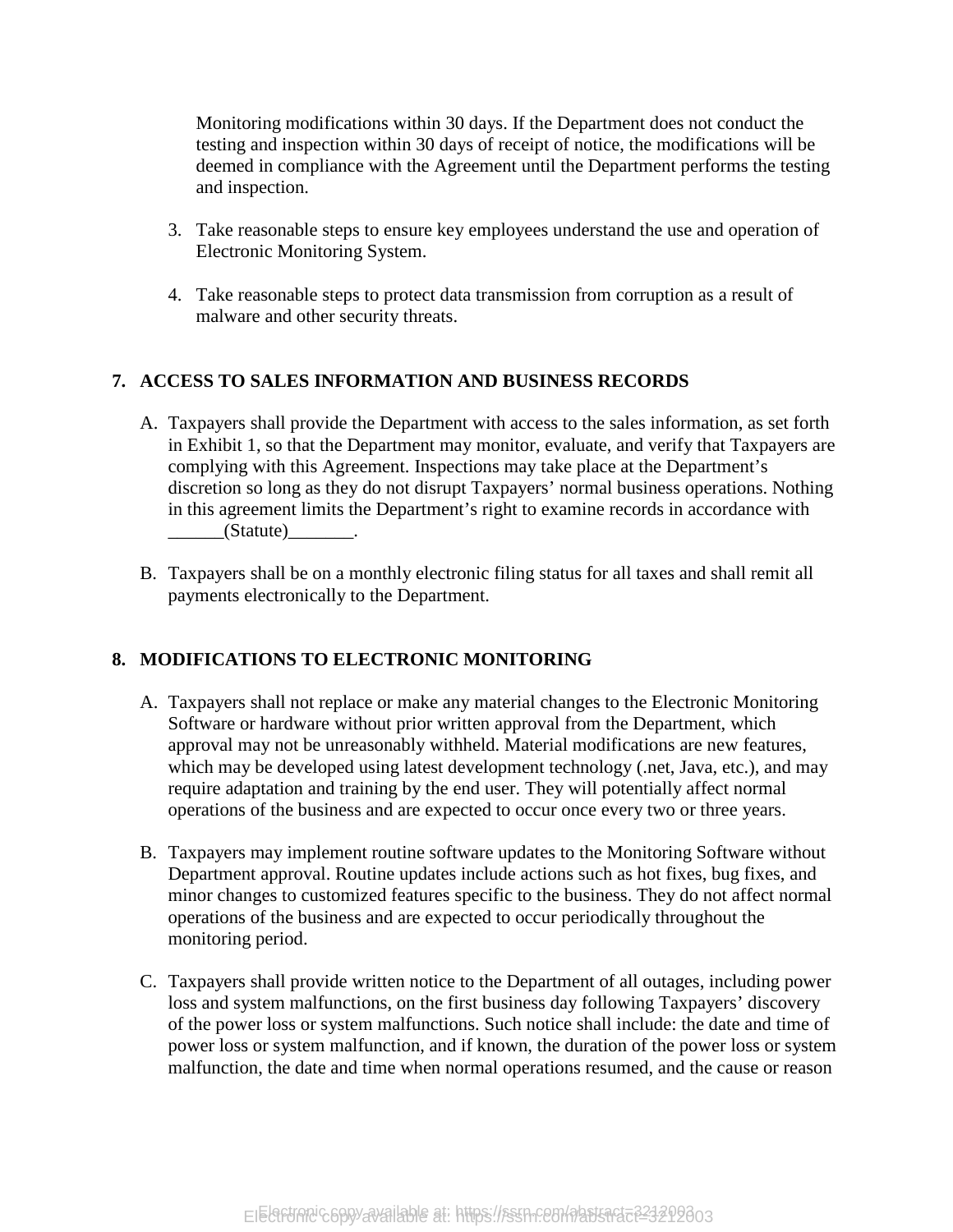for the power loss or system malfunction. This notification process may be automated in full or in part by the Vendor and conducted through the Electronic Monitoring Software.

D. The Department will not require any material modifications to the Electronic Monitoring Software or hardware, unless mutually agreed on by the parties or specifically required by a change in the law.

#### **9. ASSIGNMENTS OR CHANGES TO BUSINESS**

Taxpayers shall provide the Department with at least 60 days-notice prior to selling, assigning, changing ownership, changing the management structure (including changes in officers, directors, partners, trustees, members, or manager of the business), or adding locations.

#### **10. FAILURE TO PERFORM**

- A. If the Department encounters a concern or inconsistency with the data, the Department shall provide notice to Taxpayers and Vendor of the concern or inconsistency and an opportunity to cure within a reasonable period of time given the nature of the technical problem. The Department will provide Taxpayers with written confirmation that the concern or inconsistency has been cured. This notification and confirmation process may be automated by the Vendor and preserved through the Electronic Monitoring System.
- B. If the Department determines that Taxpayers may be in material breach as defined in Section 3, it shall provide Taxpayers with notice and a written explanation of the alleged breach, including identifying the factual and legal bases for the determination. Taxpayers shall have 60 days from the date of notice to cure the material breach, or a reasonable period of time given the nature of the breach.
- C. If the failure to perform is beyond the control of Taxpayers, such as the failure of the Vendor to perform, Taxpayers shall timely seek a replacement Vendor to ensure compliance with this Agreement. The Department may require Taxpayers to perform reasonable interim measures to monitor sales information. In the event of a failure to perform beyond the control of Taxpayers, the 5-year monitoring period is tolled for any period during which Electronic Monitoring consistent with this Agreement or Department-approved interim measures are not in place.
- D. Upon an uncured material breach, the Department may seek any one or more of the following remedies: termination of the Agreement; institute proceedings for the revocation of Taxpayers' certificate of registration under \_\_\_\_(Statute)\_\_\_\_ through an adjudicative proceeding under \_\_\_\_(Statute)\_\_\_\_; or pursue any other remedy permitted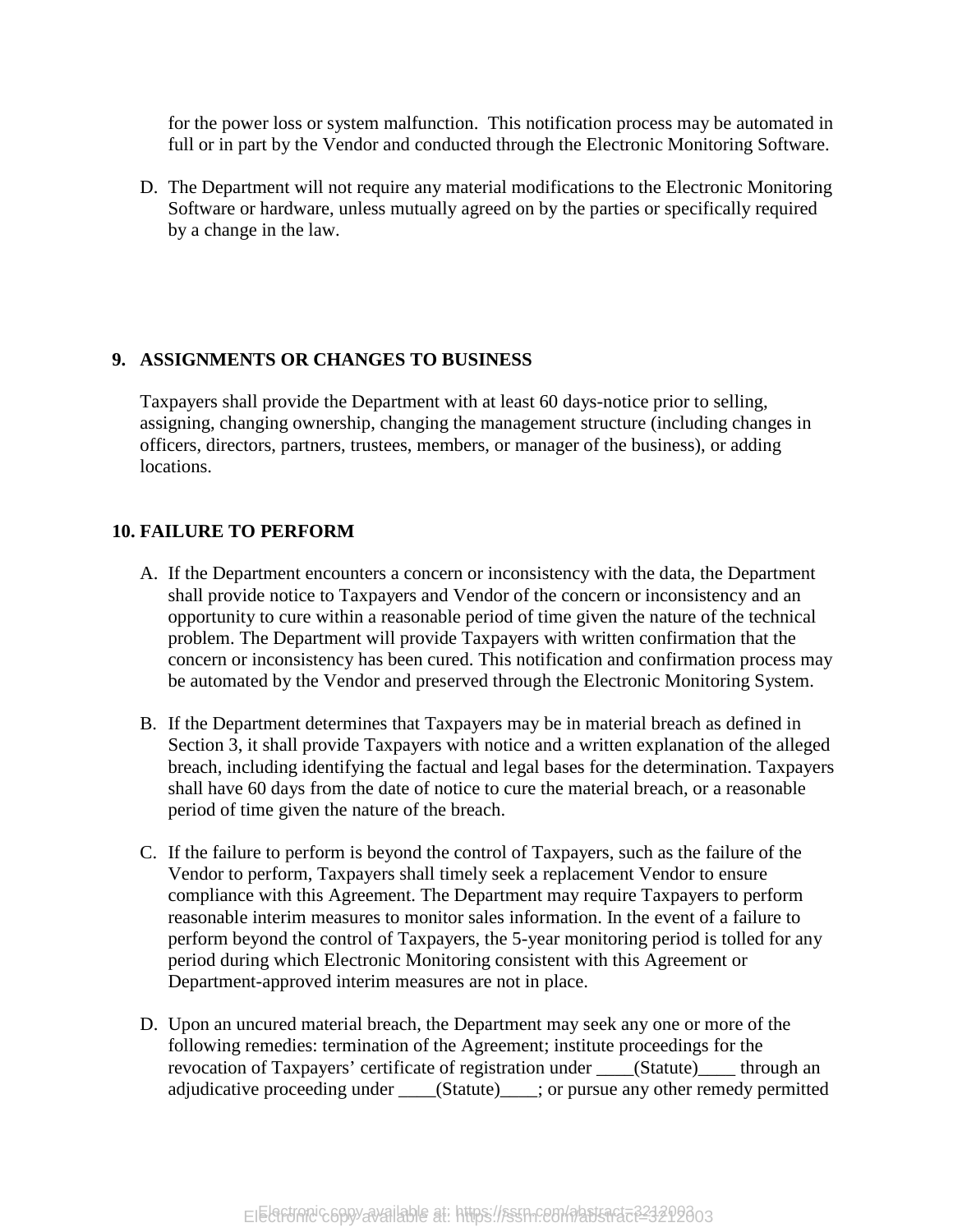by law. In addition, a material breach of this Agreement may be a class C felony. See  $\_\_$ (Statute) $\_\_$ .

#### **11. WAIVER**

Any waiver by any party with regard to any of its rights under this Agreement shall be in writing and shall not constitute a waiver to any other or future rights of the party. Any waiver may be automated, recorded and preserved within the Electronic Monitoring System.

#### **12. SEVERABILITY**

If any provision of this Agreement or any provision of any document incorporated by reference shall be held invalid, such invalidity shall not affect the other provisions of this Agreement which can be given effect without the invalid provision, and to this end the provisions of this Agreement are declared to be severable.

#### **13. TERMINATION**

This Agreement shall remain in full force and effect until terminated as provided in this Agreement. The parties may terminate the Agreement by mutual consent in writing. Taxpayers have no right to unilateral termination of this Agreement.

#### **14. JURISDICTION**

This Agreement shall be construed and interpreted in accordance with the laws of the State of Washington.

#### **15. AGREEMENT AMENDMENTS AND MODIFICATIONS**

This Agreement may be waived, changed, modified, or amended only by mutual agreement of the parties. Such amendments shall not be binding unless they are in writing and signed by personnel authorized to bind each of the parties.

#### **16. LIMITATION OF LIABILITY**

In no event shall the Department be liable for any damages arising out of this Agreement, including but not limited to, loss of earnings or profits.

#### **17. NOTICES**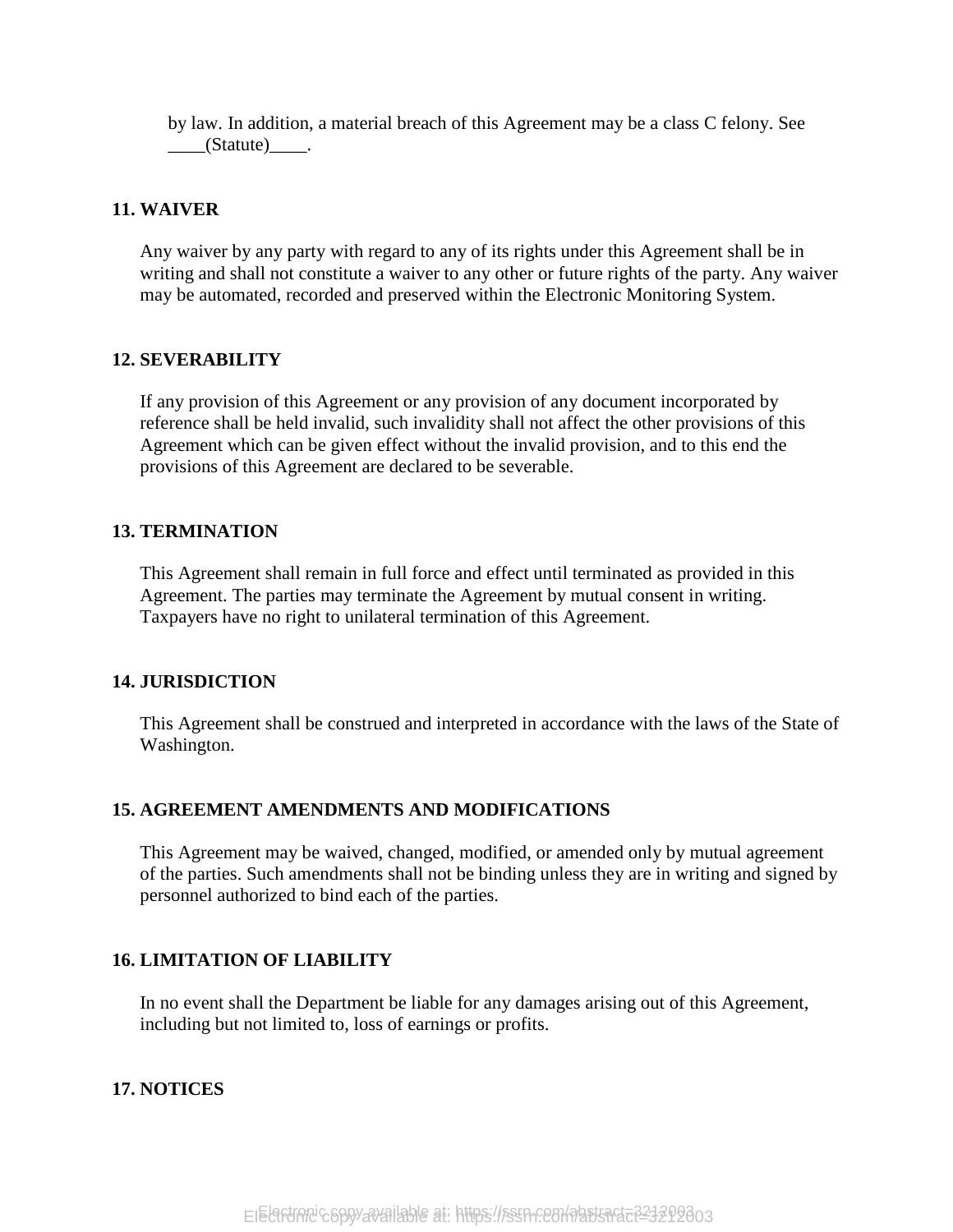All notices required by this Agreement shall be made to the following individuals:

*Commentary on the Basic Monitoring Agreement*

#### **PREAMBLE:**

The opening paragraph specifies the parties to the agreement, and the operating statute. There can be multiple taxpayers, both individual(s) as owners and the corporations they own can be parties to the agreement with the DOR.

An important omission from the list of parties are the technology providers. Neither the provider of the Point of Sale (POS) system, nor the provider of the security system are parties to the *Wong* agreement. During the negotiation the taxpayer argued that communication would be greatly facilitated if the technology providers could be included as formal parties to the agreement. The hope was that the DOR would communicate directly with the technology providers. The taxpayer anticipated that there would be moments during the five-year term of the agreement where it would be beneficial for technologists with the DOR to be allowed access, as needed, to the technology professionals at either of the providers.

As this agreement stands however, communications under this agreement will occasionally be triangular, not binary. If, for example, a difficult software update or a "patch" in one or more systems in use under the agreement puts the systems "out of sync" with one another, then the process would be:

- (a) the DOR would communicate with the taxpayer about the problem;
- (b) the taxpayer would relay the DOR's concerns to the technology providers;
- (c) the technology providers would resolve the problem with the taxpayer; and
- (d) the taxpayer would report back to the DOR with the solution.

The DOR's concern was that it did not want to appear to be endorsing a particular technology provider by establishing direct contact with them. Extending the agreement to these parties, and working with them directly would suggest an endorsement. The taxpayer, as a small restaurateur without a dedicated technology person on staff, had hoped that the agreement could authorize the DOR and her providers to "work things out" between themselves, bringing her in at the end of the process.

The taxpayer has made it clear that she will authorize whatever level of direct communication may be necessary to make the agreement work.

#### **1. INTRODUCTION:**

In PART A the Agreement recites the portion of the statute violated by the taxpayer, including the penalty provision requiring a Monitoring Agreement, and the requirement that the monitoring must be "... by a method acceptable to the department ..."

In PART B the Agreement indicates that the taxpayer has "purchased a satisfactory electronic Point of Sale software system and a POS electronic monitoring solution." The DOR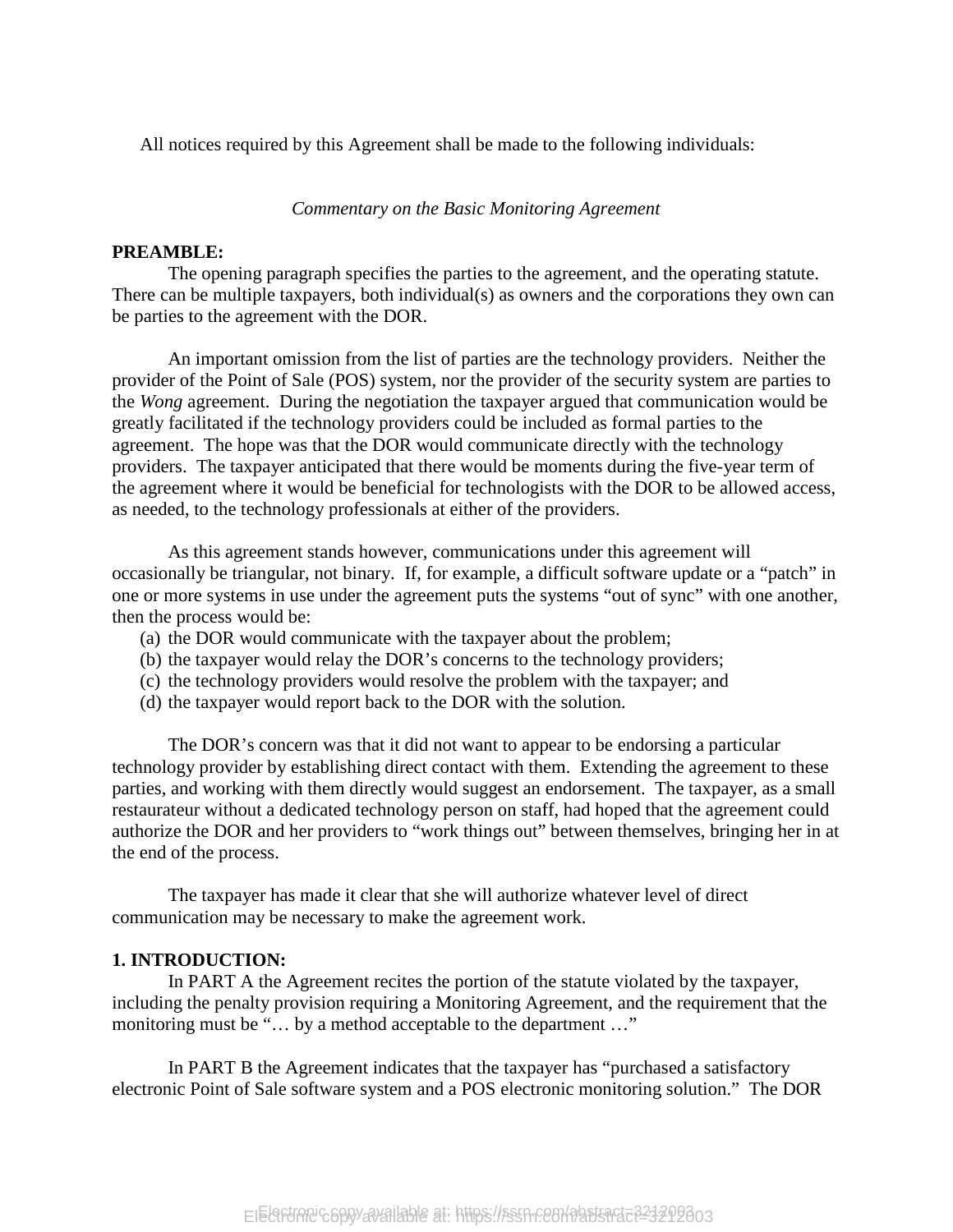resisted this provision as it suggested an endorsement of a POS system and a monitoring solution. The taxpayer strongly insisted that this provision be included in the agreement.

With no regulations sketching in objective terms the parameters of a "method acceptable to the department" the taxpayer felt it was at considerable risk if the department did not approve a specific monitoring method in advance of the Agreement.

There are a number of competing systems on the market offering digital security in the specific situation at hand. The taxpayer is aware that many of them can be found to have flaws in one respect or another. If the DOR had a concern, or developed a concern about an attribute in a system, a method that appeared to be "acceptable to the department" might become unacceptable, and this would impact the taxpayer both financially and operationally.

For example, some "black box" solutions work on old software (Quebec's black box works on Windows XP for example), and others save only some of the transaction data and do not transmit to the tax administration (the Swedish black box by Retail Innovation for example). Other systems secure data so late in the transaction process that they end up preserving postmanipulation data as if it were an accurate record of sales (the newest Epson printers that save data to the cloud fall into this category). A further large number of electronic monitoring solutions are suspect because the same company that provides the POS also provides the digital security. These systems (like those offered by Sintel Systems) present the same conflict as InfoSpec/Profitek which made both the POS system and the Zapper that defeated it. This conflict was the basis of the *Wong* case, and the DOR was insistent that the InfoSpec/ Proiftek POS would not be an acceptable part of any taxpayer proposed solution.

#### **2. PURPOSE:**

This section recites the statute on electronic monitoring.

#### **3. DEFINITIONS:**

In PART A the taxpayer is defined as a business.

In PART B "electronic monitoring" is defined to include hardware and software technology components, but also the activity of transmitting the secured data to the DOR. The DOR must specify the type of storage unit, but it is the taxpayer's responsibility to get the data to that unit. Data stored only in site is not sufficient.

On this point, the Agreement references the technical requirements in Exhibit 1 at paragraph E where the *Method for Transmitting the Data Files* is specified. The requirements include specifications on encryption/ decryption of data at the DOR facility and a requirement that the DOR acknowledge receipt.

In PART C "sales information" is defined, again by referencing Exhibit 1 at  $(D)(2)(i)$ where twelve specific data points are indicated, some of which, like "number of open tills," may seem outside the common meaning of "sales information," but are understood in the sales suppression field to be critical to securing accurate sales records.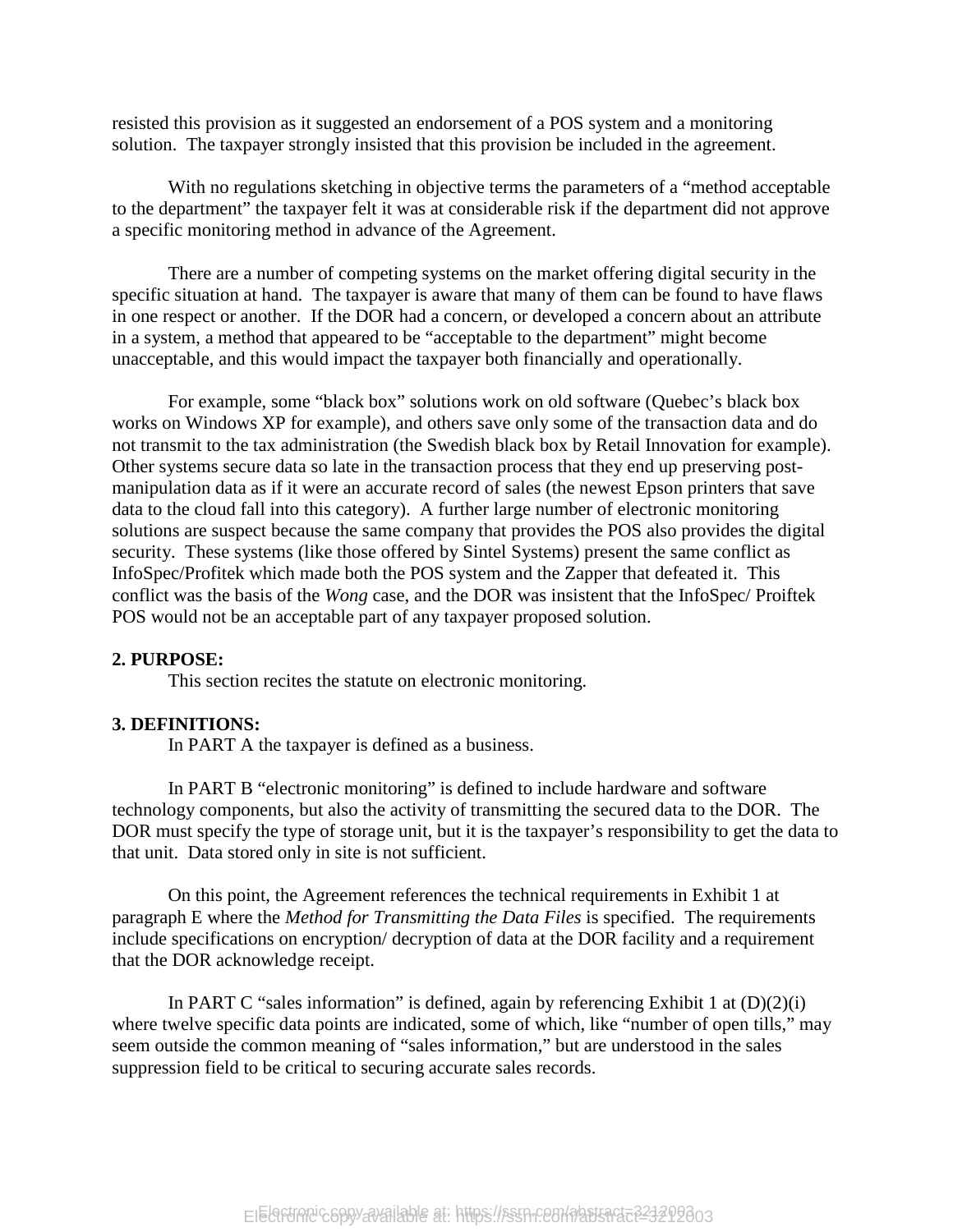In PART D "material breach" is defined *not* as the violation an obligation under the agreement, but as the *failure to cure* or restore an obligation that is essential to the Agreement. This definition is important in two respects:

- (a) it removes the element of surprise where a taxpayer might unintentionally violate an obligation under the Agreement, and quickly thereafter find their business subject to closure, and a new class C felony imposed under RCW 82.32.290(4)(c)(ii); and
- (b) it implicitly requires that the DOR and the taxpayer talk with one another about how to achieve the stated goal of a successfully functioning Monitoring Agreement.

The taxpayer wanted to limit the DOR's initial intent to adopt a highly discretionary enforcement option, one that reflected a very narrow reading of the statute. Early on in the negotiations the DOR took the position that they had complete discretion in determining material breach, and that the DOR could act (if necessary) on a moment's notice.

This definition instead places "material breach" at the conclusion of a reasonably dynamic exchange between the taxpayer and the DOR. It assumes a conversation between the parties where, if a breach appears to have occurred it needs to be identified and brought to the attention of the Taxpayer in an exchange where the taxpayer will have the opportunity to attempt a cure. This formulation keeps the common goal of achieving a workable monitoring agreement in front of both of the parties.

In PART E "vendor" is defined as both of the technology providers (POS provider and software security provider) that are under contract with the taxpayer to provide electronic monitoring "... by a method acceptable to the department ..." This definition is applied to make the legal relationship between DOR, the taxpayer, and the technology providers clear.

#### **4. DURATION**

The statute indicates that the monitoring agreement must be in place for "five years." No other timing matters are mentioned in the statute. Because there are no regulations or other guidance, this provision makes the following dates clear:

(a) Effective date of the agreement – at final signature of all parties;

- i. Vendor commencement at the effective date in (a) as notified by taxpayer;
- ii. Vendor's installation and system operation target date  $-90$  days after (a);
- (b) Beginning of five-year monitoring period at the date when the Electronic Monitoring system is fully installed and operational;
- Notice of beginning of the period taxpayer notifies DOR 48 hours prior to (b) (c) Termination of the agreement – see paragraph 13.

Importantly, there is no tolling of the five-year period. Once the period begins it runs without interruption. The period ends prematurely only with a termination event. During the negotiation of the Agreement the taxpayer brought up the possibility that the five-year period would be tolled by actions of the taxpayer or of the DOR. With one exception for a "failure to perform" event covered by section 10, any kind of administrative tolling was rejected by the DOR, along with any suggestion that the DOR could ever materially breach the agreement or could "fail to perform" under the agreement as that principle is discussed in Section 10.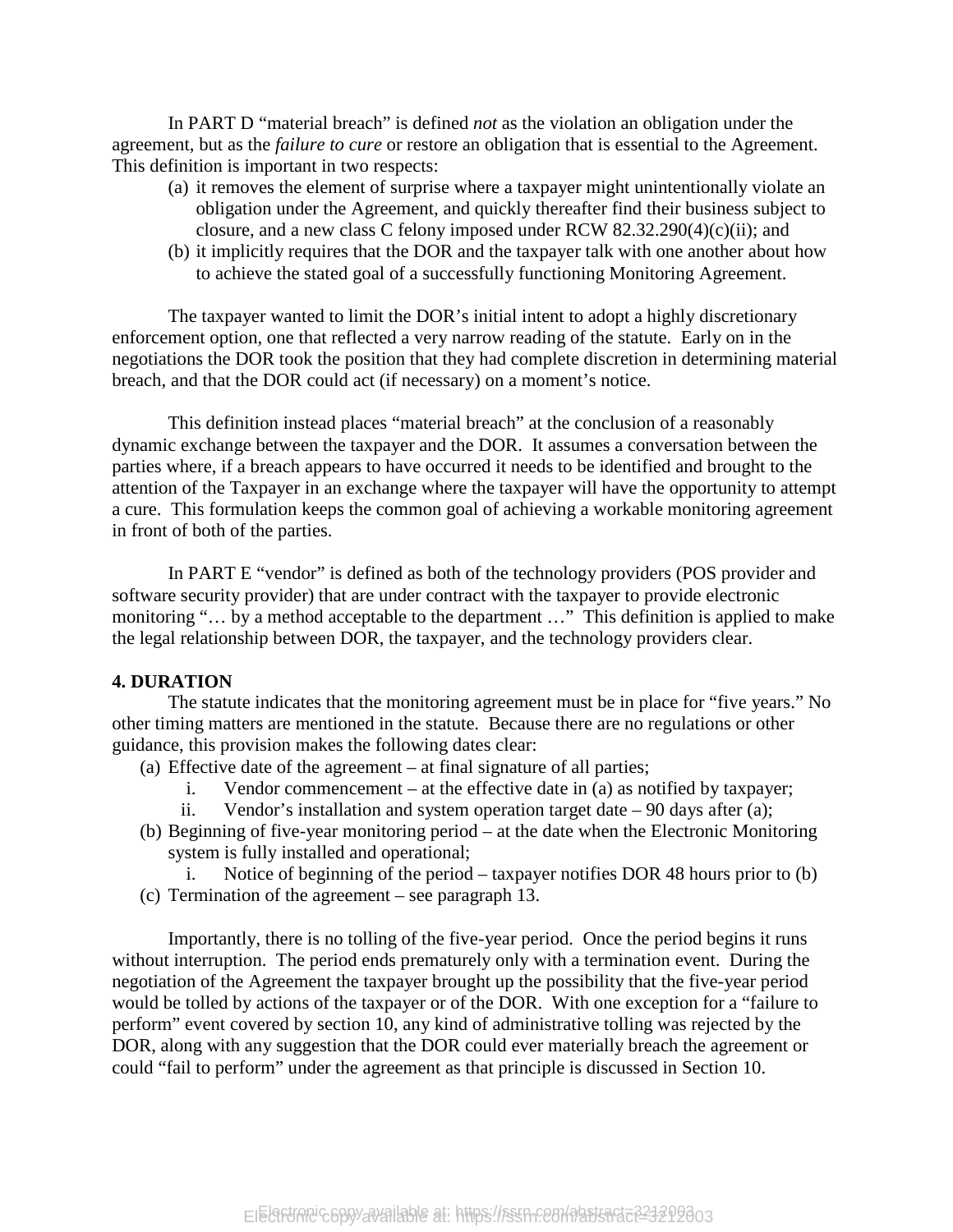#### **5. TAXPAYERS' OBLIGATIONS:**

There are two parts to section five. The seven primary obligations of the taxpayer are listed in PART A. These are forward-looking obligations:

- a. purchase the Monitoring system,
- b. allow the Vendor to install, test and maintain the system
- c. train key employees in use of the system
- d. prevent manipulation of the system
- e. authorize the Vendor to transmit reports to the DOR
- f. authorize the DOR to communicate with the Vendor about those reports, and
- g. retain sales information for the statutory period.

PART B takes a different approach. This section is backward-looking. It indicates that the taxpayer has already satisfied critical parts of its obligations. It indicates that the Taxpayer brought the technology Vendor to a meeting with the DOR. The Vendor made a presentation explaining what it was prepared to install for the Taxpayer. After the presentation, the DOR "approved" the Electronic Monitoring system, certified that it "satisfied the Statute," and indicated that its approval encompassed the entire five-year period of the Agreement.

Getting the DOR's approvals in PART B were critical to the Taxpayer being able to make the forward-looking commitments in PART A.

#### **6. DEPRTMENT OBLIGATIONS:**

Four points are covered in this section. Two deal with the DOR's obligation to certify the taxpayer's/ vendor's system, and provide written notice of the certification to the taxpayer and the Vendor. Two others replicate obligations of the taxpayer.

*Certification*. The certification provisions  $[6(A)(1)$  and (2)] reflect the taxpayer's concern that five years is a very long time in technology-terms. Systems change, programs have difficulty integrating with newer operating systems, bugs are found and patched, and companies that were at the top of their field fall behind. None of this is the fault of the taxpayer, or can be predicted with any specificity, but if software changes are necessary, then DOR will need to recertify the taxpayer's system. Thus, the two certification provisions require:

- 1. initial certification of the Electronic Monitoring Software within 30 days of installation;
- 2. re-certification of any replacement system, or replacement parts of the system;
- 3. re-certification of the whole system where software or hardware modifications are deemed necessary within 30 day of the modification; and
- 4. if the DOR is not able to re-certify, then the replacement system is deemed re-certified until such time as the DOR can certify that the modified system is in compliance with the Agreement.

A fifth element or related permutation concerns what would happen if the DOR could not re-certify the system after making an inspection. If this occurred, then the material breach provisions of this document would apply and this open up the dynamic exchange between the Taxpayer and the DOR where the Taxpayer would conduct a reasonable search for a compliant system. Per the duration provisions at section 4 above the 5-year running of the Electronic Monitoring Agreement would not be tolled during this period.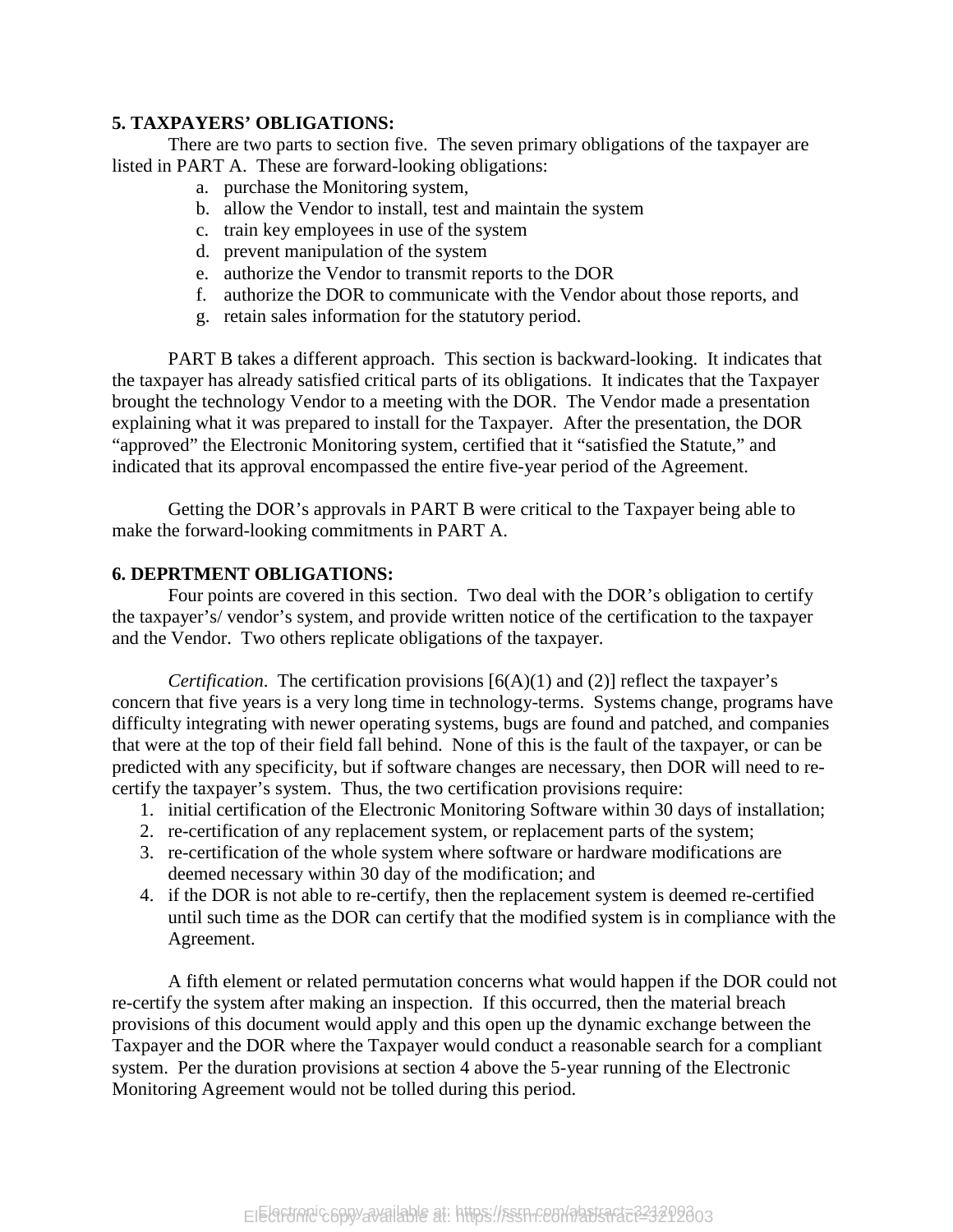*Parallel obligations*. In two areas, the DOR is committed to take steps to further the workability of the agreement. The DOR agrees to take reasonable steps to train its key employees on the use and operation of the Electronic Monitoring System. This commitment is comparable to the Taxpayer's obligation to train its employees on the use of the Electronic Monitoring System at 5(A)(3) above.

The DOR also agrees to take steps to protect transmissions from corruption. This commitment is comparable to the Taxpayer's obligation to prevent manipulation or tampering with the Electronic Monitoring System at  $5(A)(4)$  above.

#### **7. ACCESS TO SALES INFORMATION AND BUSINESS RECORDS:**

This provision is drafted in an "abundance of caution" context to expressly extend the audit authority of the DOR to encompass the sales information in the Electronic Monitoring System. While the applicable statutory provisions [RCW 82.32.070] are more than likely broad enough to include this authority, both parties thought it would be good to make this clear.

Audit may occur at the DOR's discretion, limited only by not being disruptive to the Taxpayer's business operations.

The requirement at 7(B) that "all taxes" shall be filed monthly and electronically and "all payments" remitted electronically is understood by the parties within the context of the Agreement to mean all *Retail Sales Taxes* and *Business and Occupation* taxes, both of which can have monthly filing obligations and both of which can be electronically paid.

#### **8. MODIFICATIONS TO ELECTRONIC MONITORING:**

*Modifications*. The modification provisions are important to this Agreement, because it is clear that the system that is installed on day 1 will not be the same system at the end of the first year, and certainly not by the end of the second year. This technology is expected to change in big and small ways throughout the duration of this agreement.

Software modifications can either be material or routine, and the line between them is drawn internally. The standard is not external. Modifications are "material" based on the degree to which they impact the Electronic Monitoring System. Two elements are emphasized:

- (a) does it require adaptation and training of the end user, and
- (b) does it affect normal operations of the business?

Because a material modification will require end user re-training and will probably impact the business and accounting flows of the Taxpayer, Section 8(A) requires written notification of, and approval of the DOR. When this occurs, the re-certification provisions of Section 6 will be activated, but only by a material modification, not by a non-material (or routine) modification or software update.

The best estimates of the Vendor are that material modifications may occur each two or three years, and routine software updates (non-material modifications) may occur two or three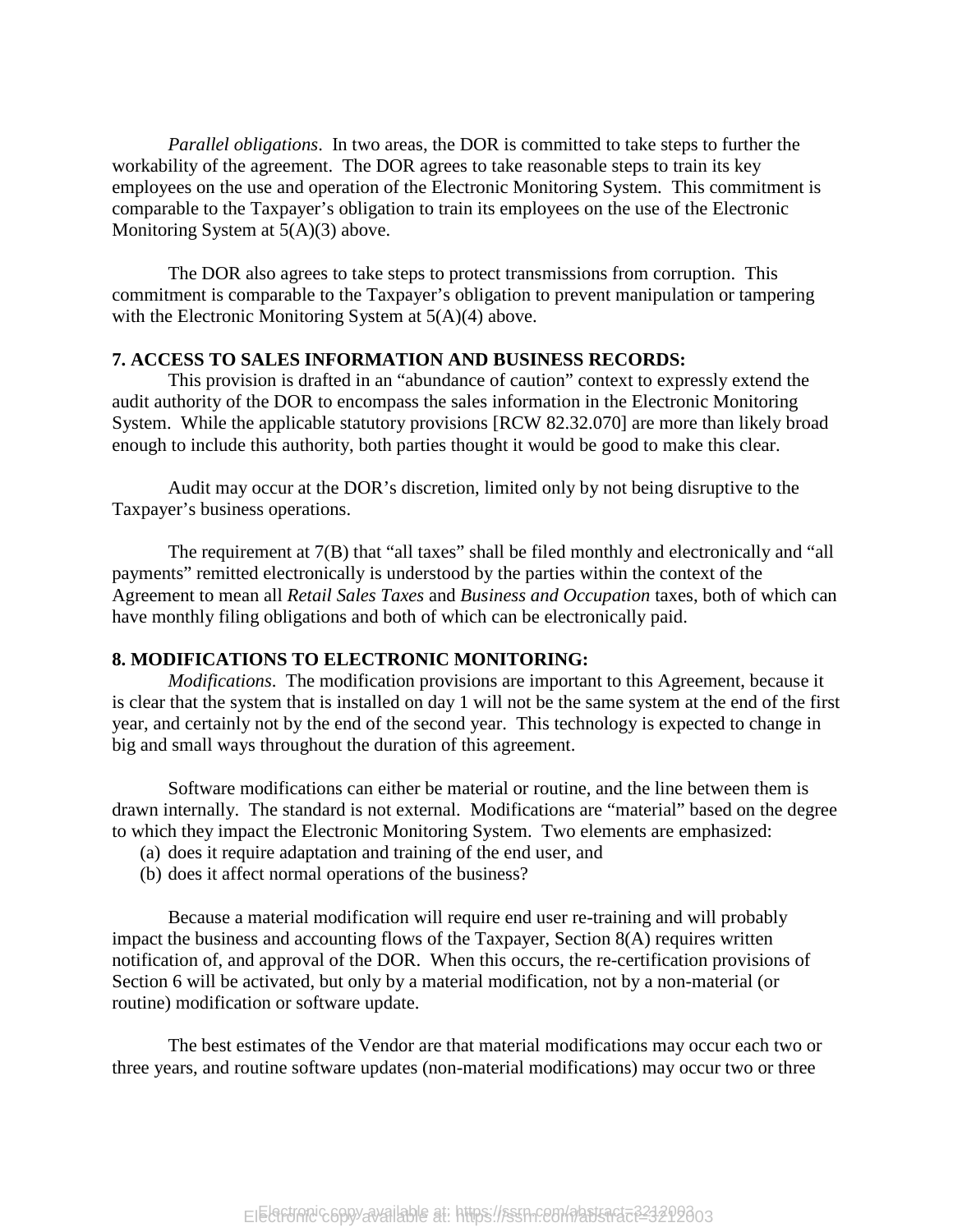times each year. The DOR will not require a material modification, and will effectively rely on the good judgement of the Vendor when Monitoring System modifications are needed.

*Outages, power loss and malfunctions*. In instances where the Electronic Monitoring System "goes down" for whatever reason, the Agreement in Section 8(C) requires a record to be made and notice to be delivered to the DOR. Most Electronic Monitoring Systems keep this record digitally, and Section 8(C) allows this record and the notification to the DOR be done through an online report.

#### **9. ASSIGNMENTS OR CHANGES TO BUSINESS:**

This provision is in the Basic Monitoring Agreement entirely at the insistence of the DOR. It is a notification provision requiring the Taxpayer to notify the DOR of a further violation, specifically a violation of RCW 82.32.290(4)(b). In the particular facts of the *State of Washington v. Wong* this requirement was not problematical.

RCW 82.32.290(4)(b) criminalizes the further participation in "any business" by a person who has a primary conviction under RCW 82.32.290, unless that further business (which could be the same business, a different, additional, or newly established business) also installs an Electronic Monitoring System. The provision states:

(b) It is unlawful for any person who has been convicted of violating this section to engage in business, or participate in any business as an owner, officer, director, partner, trustee, member, or manager of the business, unless:

This provision functions like an electronic monitoring ankle bracelet today. Developed at Harvard almost 50 years ago by social psychologist studying under B.F. Skinner and Timothy Leary as a positive reinforcement tool, the modern ankle bracelet has more of a negative criminal enforcement association. It is used today to track low risk criminals with the stated benefit of reducing the cost of physical incarceration.<sup>[8](#page-16-0)</sup>

The application of the Electronic Monitoring System in the Washington statute appears to us to follow the negative thread spun from our experiences with the electronic monitoring ankle bracelet which have been found to burden (in application) specific social classes. In a business context, the same mechanisms have been found to unconstitutionally burden the right to work.

Case law in this area has a long history beginning with *Yick Wo v. Hopkins*, 118 U.S. 356 (1886) which considered a regulation making it illegal to operate a laundry in a wooden structure, and where the application of the regulation (which was race-neutral on its face) was found to be administered in a prejudicial manner – it targeted minorities. The Equal Protection Clause and the 14th Amendment were implicated, as well as the fundamental right that all citizens have to securing meaningful employment. The same would apply in Washington.

In the present case however, Ms. Wong intends to continue her present business, making the "any business" language of RCW 82.32.290(4)(b) is less burdensome. In a different case, or

<span id="page-16-0"></span> <sup>8</sup> Emma Anderson, *The Evolution of Electronic Monitoring Devices*, NPR (May 24, 2014) available at: <http://www.npr.org/2014/05/22/314874232/the-history-of-electronic-monitoring-devices>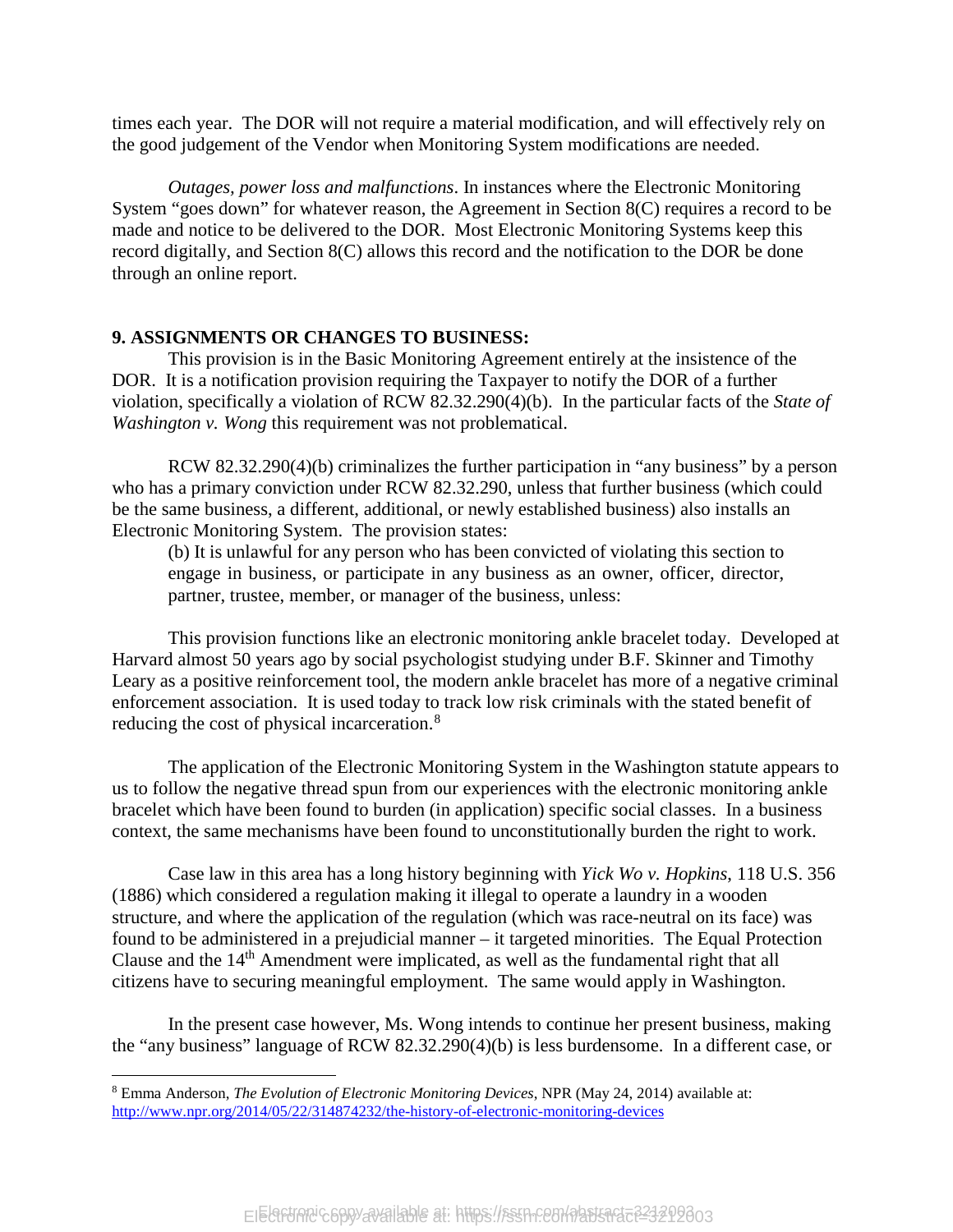in an instance where a new, additional or different business was contemplated this provision in the agreement, which connects back to the questionable language of the statute would be challenged more forcefully.

#### 10. FAILURE TO PERFORM:

The Electronic Monitoring Agreement contemplates failures to perform only from the Taxpayer's side. A failure to perform can only be identified by the DOR. The DOR must notify the Taxpayer of the failure. Neither the Taxpayer, nor any Vendor, nor any third party is allowed identify a failure to perform. The PARTS in paragraph 10 are understood by the Taxpayer and the DOR to run in sequence A, B, C, and then D. This is how they were discussed and developed during negotiations.

PART A: This part deals with data inconsistencies (or concerns with data generally). Because this is a data-based issue, the DOR is required to provide dual sets of notices, one to the Taxpayer, and the other to the data-Vendors under contract with the Taxpayer. The reason for the dual notices is reasonably clear. Neither party to this agreement (the DOR or Taxpayer) expects that the Taxpayer will have the technical expertise to understand, or solve the problem.

For this reason, a "reasonable period of time" is provided for cure. The period of time is deliberately open-ended, because the "nature of the technical problem" cannot be foreseen, and in a 5-year technology agreement the number, type and complexity of the problems can be daunting. In addition, this is one of the areas where the triangular relationship (DOR-Taxpayer-Vendor) creates difficulties where a binary relationship (DOR-Vendor) would be more efficient.

When cure occurs the DOR will provide written notification to the Taxpayer. The Taxpayer will need to notify the Vendor that the cure is in place and accepted by the DOR.

This is another function where the electronic monitoring systems in place globally have automated communications. Vendors, like the one selected for this case) routinely automate and preserve communication exchanges about technical issues. (See: *Outages, power loss and malfunctions* in Paragraph 8 above.)

It is expected by both parties that a re-certification of the system will follow a noticeexamination-cure-confirmation of cure sequence. This re-certification will occur under paragraph 6 (above), including both

- (a) the presumption of re-certification if the DOR is not able to formally re-certify within the 30-day period set out in that paragraph, and
- (b) the non-tolling of the 5-year period for the Electronic Monitoring Agreement as the examination and cure is being worked out.

This is standard practice in this field, as to do otherwise would allow a taxpayer to go "off-line" whenever a technical problem arose, and the purpose of this Agreement is to keep the Taxpayer reporting as fully as possible throughout the monitoring and oversight period.

PART B: This part follows in sequence from PART A. It is assumed by the Taxpayer and the DOR that at the first signs of a data "concern or inconsistency" the DOR will initiate a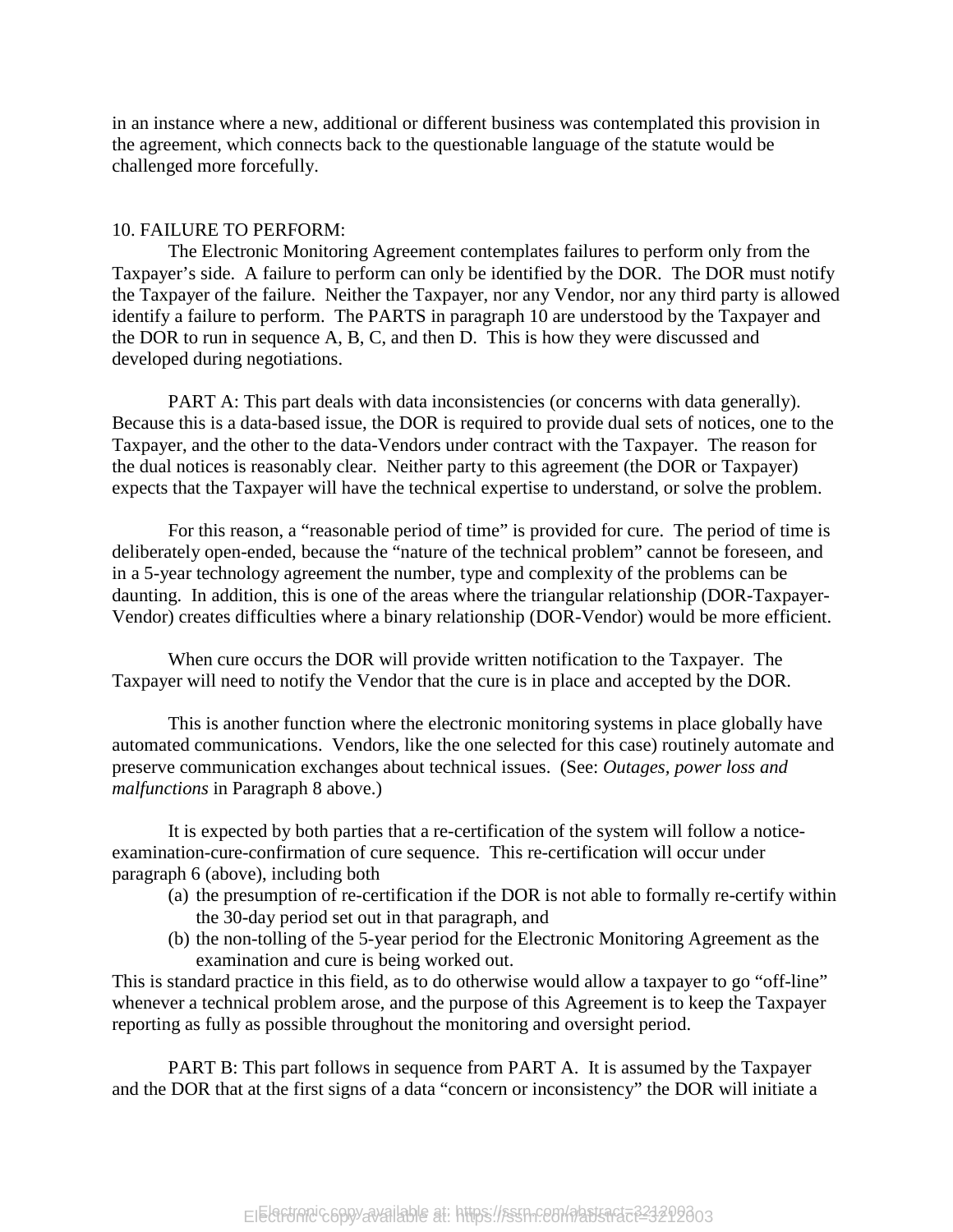PART A communication where the Taxpayer and Vendor will investigate the issues "within a reasonable period of time given the nature of the technical problem." It is only after this investigation that the DOR will issue a "cure" (PART A) or a "material breach" (PART B) notice to the Taxpayer (alone).

This notice is expected to provide in significant detail what is the nature of the problem. It rests on the full examination in PART A, during which the DOR has been in direct contact with the Vendor after exchanging the required communications with the Vendors directly. The difficulties at this point are anticipated to be such that the Taxpayer may need to secure the assistance of another Vendor. In this section, a 60 day period is suggested for the further efforts to cure, but it is further extended to "a reasonable period of time given the nature of the breach."

The 5-year provision of the Monitoring Agreement is not tolled during the PART B examination and efforts to cure.

PART C: This part contemplates a situation where the failure of effective electronic monitoring is due not to the Taxpayer, but to the Vendor who has previously been selected by the Taxpayer, approved and certified by the DOR. During the negotiation of this Agreement we considered situations like the bankruptcy of the Vendor or the termination of its business. In that event two courses of action were anticipated.

In the first, the Taxpayer will "timely seeks a replacement" and perform "reasonable interim measures." The Vendor-event would be reasonably sudden. From a system perspective the "failure" could be indistinguishable from a data inconsistency-event in PART A if the Taxpayer is seeking timely Vendor-replacement and taking reasonable interim measures. It is expected that the DOR will provide notice, and the Taxpayer will be taking steps to cure. A total collapse of Vendor participation would easily amount to a "material breach" as contemplated in PART B, and this would activate the 60 day cure period.

In the second, the Taxpayer is not "timely seek[ing] a replacement," and not able to perform "reasonable interim measures." Although there will be notice and a search for a Vendorreplacement, as well as an identification of Department-approved interim measures, the failure is severe. In this circumstance, the failure to perform is truly "beyond the control of the taxpayer," and would become a termination event. In this instance, the 5-year monitoring period will be tolled "for any period during which the Electronic Monitoring … or Department-approved interim measures are not in place."

PART D: This part specifies DOR remedies if the failure to perform constitutes an "uncured material breach." In this instance, cure efforts (which are always open to the Taxpayer) have been exhausted, and the failure to perform remains. Depending on the circumstances the DOR may seek

- (a) termination of the Agreement;
- (b) revocation of the Taxpayer's certificate of registration; or
- (c) other remedy permitted by law.

In all case the remedy sought by the DOR will be part of an adjudicative process. The business will not be subject to immediate closure.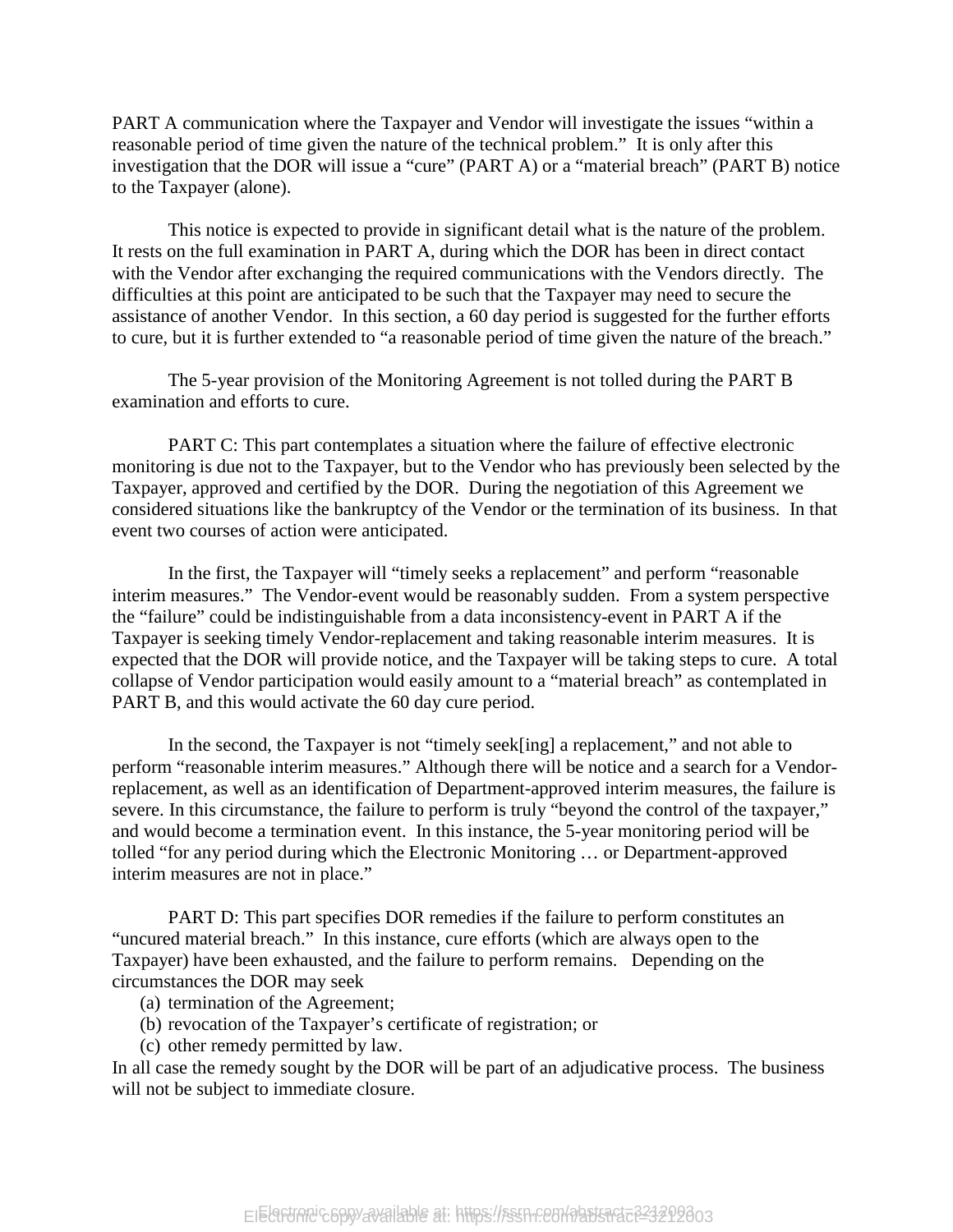#### 11. WAIVER:

Standard waiver provision requiring all waivers to be in writing, and limiting any waiver to the present context without impacting future rights. Also referencing the Electronic Monitoring System which can be used to record and preserve any waivers.

#### 12. SEVERABILIUTY:

Standard severability provision whereby if any provision is deemed invalid, that determination will not determine the validity of any other provision.

#### 13. TERMINATION:

Termination is by mutual consent, or through an action by the DOR. The DOR may terminate this agreement as provided in Paragraph 10(D) based on proof of an uncured material breach. The Taxpayer is not granted a right to terminate the agreement unilaterally.

#### 14. JURISDICTION:

The rules, practice and procedures of the State of Washington shall be used to construe and interpret the Agreement.

#### 15. AGREEMENT AMENDMENTS AND MODIFICATIONS:

The Agreement is open to amendment and modification by mutual agreement, in writing and signed by both parties.

#### 16. LIMITATION OF LIABILITY:

The DOR is not liable for any damages arising out of the Agreement. The loss of earnings or profits is specifically mentioned as an example of a damage which migh occur, but for which the government is not liable.

#### 17. NOTICES:

Individuals receiving notices under this Agreement are specifie.

#### **CONCLUSION**

In this paper we focused on the business-sensitive legal points around which we developed our negotiation position that resulted in the first American Electronic Monitoring Agreement. It was clear to us before and during these discussions that the DOR was (and probably still is) exploring how to best structure and implement an electronic monitoring agreement. We sincerely feel that the Washington DOR needs to issue regulations in this area, not only because it is new to almost all taxpayers, but because a monitoring agreement can have a significant impact on business operations.